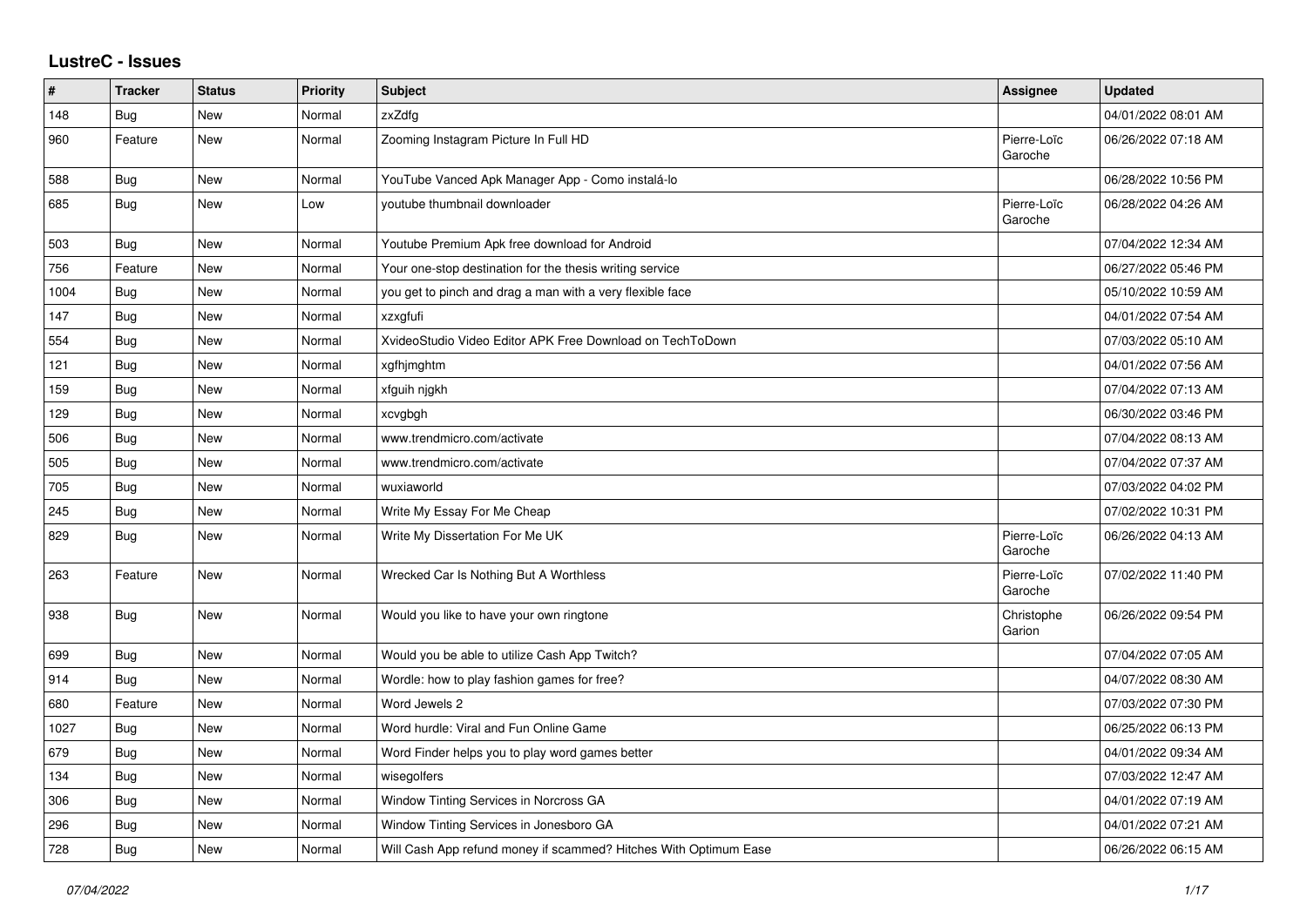| $\sharp$ | <b>Tracker</b> | <b>Status</b> | Priority | <b>Subject</b>                                                             | <b>Assignee</b>        | <b>Updated</b>      |
|----------|----------------|---------------|----------|----------------------------------------------------------------------------|------------------------|---------------------|
| 538      | Bug            | New           | Normal   | Will cash app refund money if scammed quickly?                             |                        | 06/27/2022 10:25 AM |
| 878      | Bug            | New           | Normal   | Wie ist instazoom hilfreich beim Herunterladen von Instagram-Profilbildern |                        | 04/08/2022 09:28 PM |
| 776      | Bug            | New           | Normal   | Wibargain                                                                  |                        | 07/02/2022 09:26 AM |
| 587      | Bug            | New           | Normal   | Why Picsart Pro Offers Great Features                                      |                        | 07/03/2022 03:54 AM |
| 701      | Bug            | New           | Normal   | Why Law Essay Helper UK is Necessary?                                      |                        | 07/03/2022 11:15 AM |
| 922      | Bug            | New           | Normal   | Why Is The Need For Assignment Writing Services?                           |                        | 07/04/2022 01:38 AM |
| 757      | Bug            | New           | Normal   | Why Is Issue of Car Maintenance so Famous for the Consumers?               |                        | 04/01/2022 09:01 AM |
| 963      | Feature        | New           | Normal   | Why I am not getting cool cash app card designs- call experts              |                        | 06/26/2022 07:52 AM |
| 540      | Bug            | <b>New</b>    | Normal   | Why Haven't I Received My Cash App Card? Can I get t the reasons behind it |                        | 06/29/2022 09:42 AM |
| 78       | Bug            | In Progress   | Normal   | Why generate MCDC conditions for constant flows?                           | Pierre-Loïc<br>Garoche | 04/01/2022 08:08 AM |
| 637      | Feature        | <b>New</b>    | Normal   | Why do the Outlook rules not work in my account?                           |                        | 07/02/2022 06:55 AM |
| 884      | Bug            | New           | Normal   | Why do Subway Surfers popular                                              |                        | 04/01/2022 09:16 AM |
| 880      | Bug            | New           | Normal   | Why do Subway Surfers popular                                              |                        | 04/01/2022 09:16 AM |
| 551      | Bug            | New           | Normal   | Why Do Students Need Online Best Dissertation Writing Services?            |                        | 07/03/2022 11:16 AM |
| 713      | Bug            | New           | High     | Why Cupcake 2048 is a addictive game?                                      | Pierre-Loïc<br>Garoche | 04/01/2022 09:34 AM |
| 208      | Bug            | New           | Normal   | Why Cash app won't let me send money if scammed?                           |                        | 04/01/2022 08:54 AM |
| 188      | Bug            | New           | Normal   | Why are university students buying assignments online?                     | Pierre-Loïc<br>Garoche | 07/03/2022 10:46 PM |
| 707      | Bug            | New           | Normal   | Why Accounting Assignments Are Beneficial For The Students?                | Pierre-Loïc<br>Garoche | 07/03/2022 04:33 PM |
| 1008     | Bug            | New           | Normal   | Who was the first black woman to anchor a newscast?                        |                        | 05/10/2022 03:13 PM |
| 802      | Bug            | <b>New</b>    | Normal   | Who Is an ETL Engineer                                                     |                        | 07/02/2022 06:40 AM |
| 801      | Bug            | New           | Normal   | Who Is an ETL Engineer                                                     |                        | 07/02/2022 05:26 AM |
| 800      | Bug            | <b>New</b>    | Normal   | Who Is an ETL Engineer                                                     |                        | 07/03/2022 02:50 AM |
| 799      | Bug            | New           | Normal   | Who Is an ETL Engineer                                                     |                        | 07/03/2022 12:19 PM |
| 798      | Bug            | New           | Normal   | Who Is an ETL Engineer                                                     |                        | 07/02/2022 09:12 PM |
| 1123     | Bug            | New           | Normal   | Where To Watch FIFA World Cup 2022                                         |                        | 06/24/2022 03:51 AM |
| 920      | Bug            | New           | Normal   | Where I Can Get Essay Writing Services?                                    |                        | 04/11/2022 08:35 AM |
| 1107     | Feature        | New           | High     | Where do you have to find an application to watch news and sports videos?  | Christophe<br>Garion   | 06/29/2022 10:16 AM |
| 768      | Bug            | New           | Normal   | Where can you buy best jackets online?                                     |                        | 06/26/2022 01:50 PM |
| 793      | Feature        | New           | Urgent   | Where can I find cheap FIFA coins?                                         | Pierre-Loïc<br>Garoche | 07/02/2022 11:00 AM |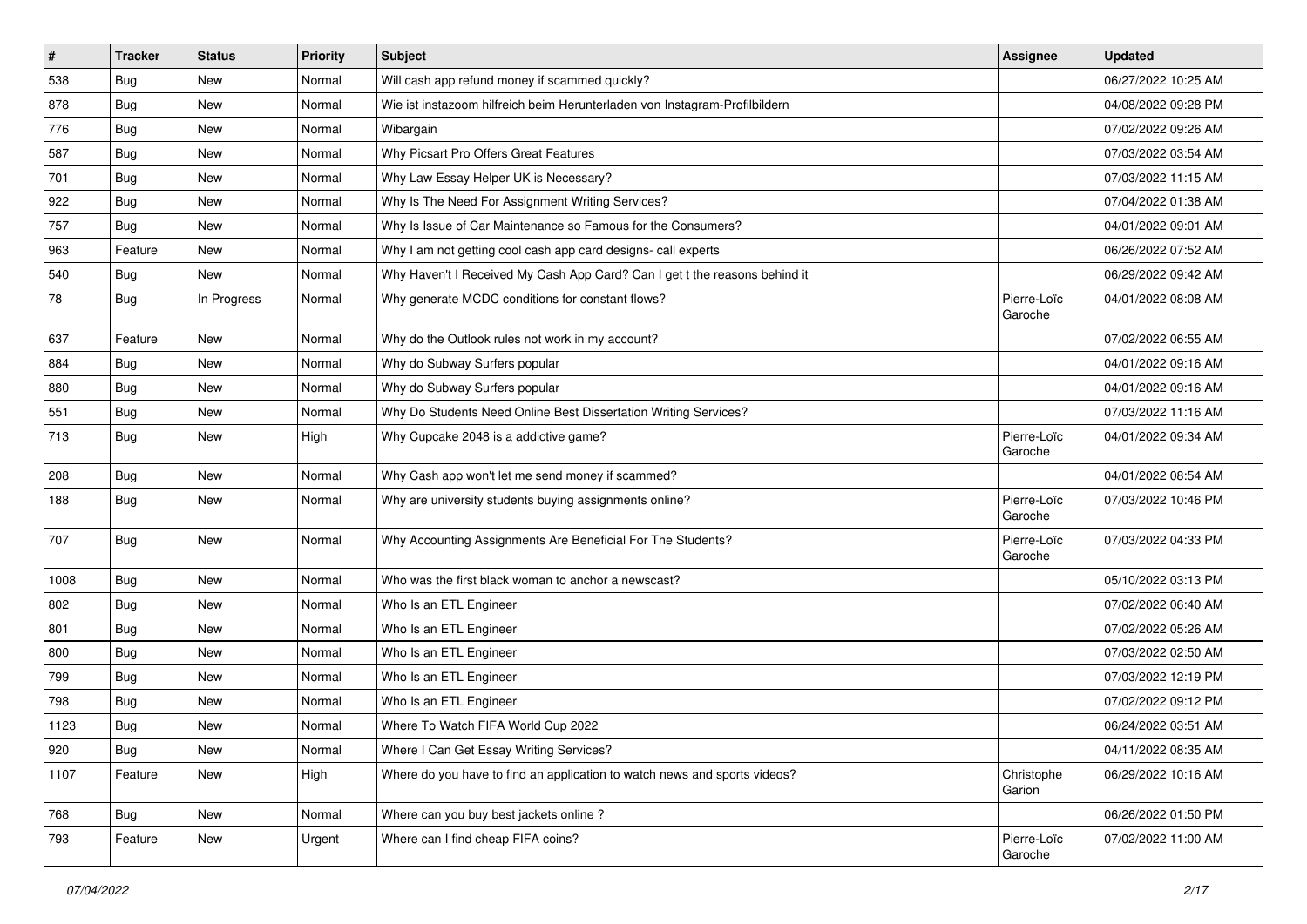| $\vert$ # | <b>Tracker</b> | <b>Status</b> | <b>Priority</b> | <b>Subject</b>                                                             | <b>Assignee</b>        | <b>Updated</b>      |
|-----------|----------------|---------------|-----------------|----------------------------------------------------------------------------|------------------------|---------------------|
| 300       | <b>Bug</b>     | New           | Normal          | Wheels Powder Coating Services in Norcross GA                              |                        | 04/15/2022 01:45 PM |
| 223       | Bug            | New           | Normal          | WhatsApp Plus: Download, Update and Themes                                 |                        | 07/03/2022 01:07 PM |
| 1099      | Feature        | New           | Normal          | Whatsapp Plus - A New Way Of Communicating                                 |                        | 06/28/2022 07:57 AM |
| 560       | <b>Bug</b>     | New           | Normal          | Whatsapp Aero - Make Your Phone Auto Connect                               |                        | 04/01/2022 09:28 AM |
| 605       | Feature        | New           | Normal          | What will the future of logo design be like?                               |                        | 07/04/2022 04:20 AM |
| 1094      | Bug            | New           | Normal          | What time does direct deposit hit Cash App?                                |                        | 06/14/2022 03:27 PM |
| 1125      | Bug            | New           | Normal          | What is Wordscapes?                                                        |                        | 06/24/2022 09:05 AM |
| 868       | Feature        | New           | Normal          | What Is the Role of a Graphic Designer?                                    | Pierre-Loïc<br>Garoche | 04/01/2022 09:12 AM |
| 1043      | Bug            | New           | Normal          | What Is The Right Way To Troubleshoot Cash App Transfer Failed Problems?   |                        | 05/25/2022 01:16 PM |
| 927       | Feature        | New           | Normal          | What Is The Right Way To Troubleshoot Cash App Transfer Failed Problems?   |                        | 04/12/2022 05:54 AM |
| 523       | <b>Bug</b>     | New           | Normal          | What Is The Right Google Account Recovery Aid To Regain Account Access?    | Pierre-Loïc<br>Garoche | 07/03/2022 05:25 PM |
| 836       | <b>Bug</b>     | New           | Normal          | What Is The Required Amount To Pay As Cash App Clearance Fee?              |                        | 04/01/2022 09:00 AM |
| 636       | <b>Bug</b>     | New           | Normal          | What is the most popular furniture color?                                  |                        | 07/02/2022 09:47 PM |
| 520       | <b>Bug</b>     | New           | Normal          | What Is The Major Role Of Cash.app/Help and Support Page?                  |                        | 07/03/2022 07:21 AM |
| 569       | <b>Bug</b>     | New           | Normal          | What is the incoming and outgoing mail server for Outlook IMAP settings?   | Pierre-Loïc<br>Garoche | 07/02/2022 02:34 PM |
| 570       | Bug            | New           | Normal          | What is Sutton bank cash app customer service phone number?                | Pierre-Loïc<br>Garoche | 07/02/2022 10:33 AM |
| 580       | Bug            | New           | High            | What is Narrative Essay?                                                   | Christophe<br>Garion   | 07/03/2022 05:09 PM |
| 1105      | Bug            | New           | High            | What is Mahjong online?                                                    |                        | 06/28/2022 03:47 AM |
| 496       | <b>Bug</b>     | New           | Normal          | What is Live NetTV?                                                        |                        | 07/04/2022 05:04 AM |
| 761       | Bug            | New           | Normal          | What is it about basketball that makes it so popular in the United States? | Corentin<br>Lauverjat  | 07/03/2022 12:59 AM |
| 792       | Bug            | New           | Normal          | What is Google Camera Mod?                                                 |                        | 06/27/2022 10:20 AM |
| 853       | Bug            | New           | Normal          | what is dr laser                                                           |                        | 04/01/2022 09:13 AM |
| 585       | <b>Bug</b>     | <b>New</b>    | Normal          | What is cash app help number?                                              |                        | 06/26/2022 06:21 PM |
| 764       | Bug            | New           | Normal          | What is available to see what I can watch HBO Max?                         |                        | 07/03/2022 01:21 PM |
| 279       | Bug            | New           | High            | What is an essential feature of an internal communications app?            |                        | 07/04/2022 07:31 AM |
| 667       | <b>Bug</b>     | New           | Normal          | What Is a Ringtone?                                                        |                        | 07/02/2022 07:12 PM |
| 477       | <b>Bug</b>     | New           | Normal          | What Does Online Coupon Mean?                                              |                        | 07/01/2022 01:48 PM |
| 1112      | Bug            | New           | Normal          | What Cash App Policy Says If Random Person Sent Me Money On Cash App?      |                        | 06/27/2022 02:39 AM |
| 1078      | Bug            | New           | Normal          | What Bank Is Cash App On Plaid? Find Clarity And Assistance                |                        | 06/15/2022 11:56 AM |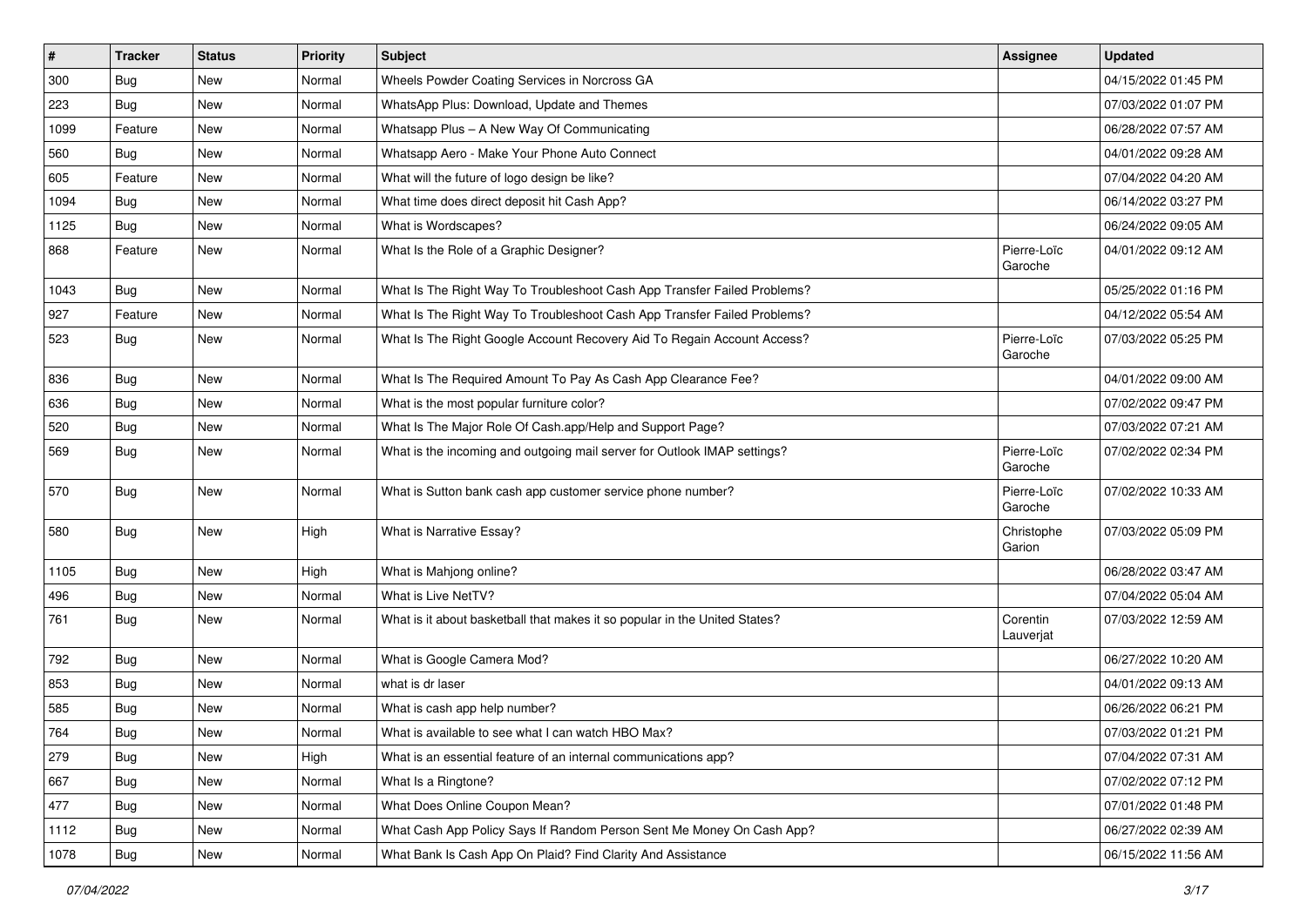| $\vert$ # | <b>Tracker</b> | <b>Status</b> | <b>Priority</b> | Subject                                                                       | <b>Assignee</b>        | <b>Updated</b>      |
|-----------|----------------|---------------|-----------------|-------------------------------------------------------------------------------|------------------------|---------------------|
| 281       | Feature        | New           | Normal          | what are the types of Ringtones?                                              | Anonymous              | 07/04/2022 12:48 AM |
| 1010      | Bug            | New           | Normal          | what are the requirements to borrow money from cash app ? cash app borrow app | Pierre-Loïc<br>Garoche | 05/11/2022 09:29 AM |
| 675       | Bug            | New           | Normal          | What Are Smart Tactics To Fix Cash App Transfer Failed Hurdles?               |                        | 06/27/2022 09:51 AM |
| 559       | Bug            | New           | High            | What Are Permission For Applications like Facebook Sending MMS?               |                        | 07/03/2022 06:43 AM |
| 725       | Feature        | New           | Normal          | What are memo writing services design                                         |                        | 07/03/2022 03:19 AM |
| 857       | Bug            | New           | Normal          | Welcome to the world of classic retro games                                   |                        | 04/01/2022 09:13 AM |
| 686       | Bug            | New           | Normal          | Welcome To The Most Demandable Mahipalpur Escorts Agency                      |                        | 07/03/2022 07:46 PM |
| 548       | Bug            | New           | Normal          | Web N Logo Design                                                             |                        | 06/28/2022 08:24 AM |
| 542       | Bug            | New           | Normal          | Web N Logo Design                                                             |                        | 07/04/2022 07:05 AM |
| 260       | <b>Bug</b>     | New           | Normal          | Web Design Services Near Me                                                   |                        | 07/03/2022 07:23 AM |
| 555       | <b>Bug</b>     | New           | Normal          | web design development in hyderabad                                           |                        | 07/04/2022 07:09 AM |
| 264       | Bug            | New           | Normal          | We Buy Your Unwanted Car                                                      | Corentin<br>Lauverjat  | 07/03/2022 10:25 AM |
| 658       | Bug            | New           | Normal          | Watermelon Nutrition Facts And Health Benefits                                |                        | 07/03/2022 11:32 AM |
| 314       | Bug            | <b>New</b>    | Normal          | Water Extraction Services in Virginia Beach VA                                |                        | 04/01/2022 07:25 AM |
| 313       | Bug            | New           | Normal          | Water Extraction Services in Virginia Beach VA                                |                        | 07/04/2022 04:06 AM |
| 331       | Bug            | <b>New</b>    | Normal          | Water Extraction Services in Norfolk VA                                       |                        | 07/04/2022 06:05 AM |
| 346       | <b>Bug</b>     | New           | Normal          | Water Extraction Services in Chesapeake VA                                    |                        | 04/01/2022 07:15 AM |
| 968       | Feature        | New           | Normal          | watch nfl online free live streaming                                          |                        | 06/25/2022 11:52 PM |
| 974       | Bug            | New           | Normal          | Watch NCAA Football Live Streaming Free                                       |                        | 06/26/2022 05:33 PM |
| 969       | Bug            | New           | Normal          | Watch NCAA Football Live Match Free                                           |                        | 06/28/2022 01:31 PM |
| 1095      | Feature        | <b>New</b>    | High            | Want to Know the Best CV Makers in Dubai?                                     |                        | 06/20/2022 06:29 AM |
| 584       | Bug            | New           | Normal          | Want the cash app customer service number to check balance?                   |                        | 07/02/2022 07:36 PM |
| 1036      | Bug            | New           | Normal          | <b>VPS Material</b>                                                           |                        | 05/18/2022 09:34 PM |
| 981       | Bug            | <b>New</b>    | Normal          | VidMate Mod APK                                                               |                        | 06/28/2022 11:24 AM |
| 620       | Bug            | New           | Normal          | Viagra Meds: Fastest & Quick Delivery On Your Doorstep - USA                  |                        | 06/28/2022 04:33 AM |
| 607       | <b>Bug</b>     | New           | Normal          | Vex 5                                                                         |                        | 06/27/2022 11:24 PM |
| 722       | Bug            | New           | Normal          | Vergrößern Sie Instagram-Fotos mit instazoom                                  | Christophe<br>Garion   | 06/28/2022 07:21 AM |
| 292       | Bug            | New           | Normal          | Venmo to Cash App Transfer Of Money- Explore Here                             |                        | 07/04/2022 05:44 AM |
| 1001      | Bug            | New           | Normal          | Venmo Keep Saying Error?                                                      |                        | 06/27/2022 02:20 AM |
| 301       | <b>Bug</b>     | New           | Normal          | Vehicle Electronics Services in Norcross GA                                   |                        | 04/01/2022 07:18 AM |
| 125       | <b>Bug</b>     | New           | Normal          | vbvnm                                                                         |                        | 04/01/2022 07:55 AM |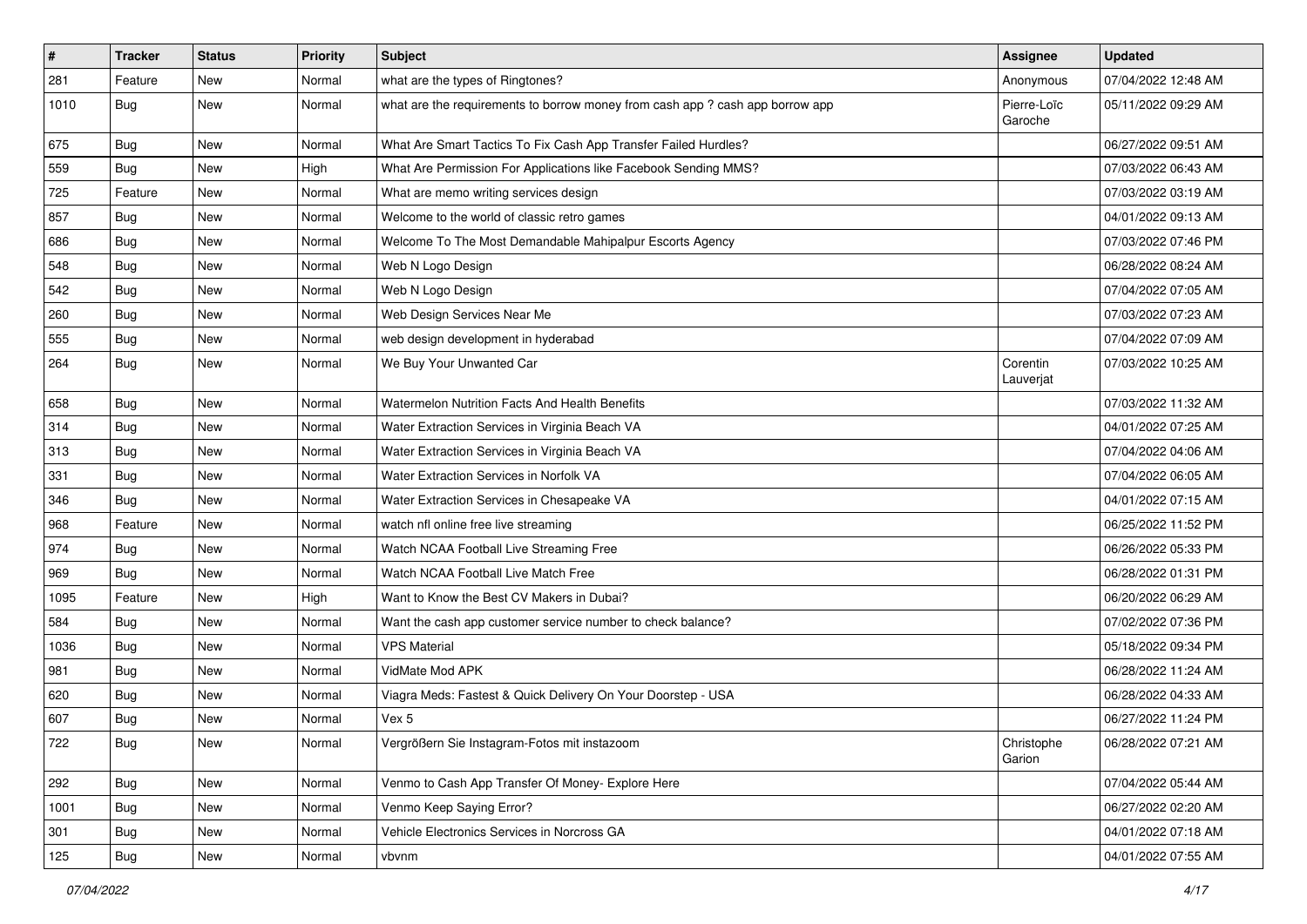| $\vert$ # | <b>Tracker</b> | <b>Status</b> | <b>Priority</b> | <b>Subject</b>                                                                   | Assignee               | <b>Updated</b>      |
|-----------|----------------|---------------|-----------------|----------------------------------------------------------------------------------|------------------------|---------------------|
| 1066      | Feature        | New           | High            | Using the default Routerlogin.net web address for setup                          |                        | 05/31/2022 12:16 PM |
| 624       | Bug            | New           | Normal          | Use go with the Driving Directions for your go                                   |                        | 07/03/2022 10:13 AM |
| 153       | Bug            | New           | Normal          | urgent loan online                                                               | Christophe<br>Garion   | 07/03/2022 10:31 AM |
| 464       | Bug            | New           | Normal          | Upholstery Cleaning Westchester MA                                               |                        | 07/02/2022 07:19 AM |
| 440       | <b>Bug</b>     | New           | Normal          | Upholstery Cleaning Watertown MA                                                 |                        | 04/01/2022 07:49 AM |
| 415       | <b>Bug</b>     | New           | Normal          | Upholstery Cleaning Somerville MA                                                |                        | 04/01/2022 07:48 AM |
| 324       | <b>Bug</b>     | New           | Normal          | Upholstery Cleaning Services in Virginia Beach VA                                |                        | 04/01/2022 07:26 AM |
| 339       | <b>Bug</b>     | New           | Normal          | Upholstery Cleaning Services in Norfolk VA                                       |                        | 06/17/2022 04:36 AM |
| 355       | Bug            | New           | Normal          | Upholstery Cleaning Services in Chesapeake VA                                    |                        | 04/01/2022 07:14 AM |
| 448       | <b>Bug</b>     | New           | Normal          | Upholstery Cleaning Quincy MA                                                    |                        | 04/01/2022 07:48 AM |
| 432       | Bug            | New           | Normal          | Upholstery Cleaning Newton MA                                                    |                        | 04/01/2022 07:50 AM |
| 456       | Bug            | New           | Normal          | Upholstery Cleaning Medford MA                                                   |                        | 04/01/2022 07:28 AM |
| 423       | <b>Bug</b>     | New           | Normal          | Upholstery Cleaning Brookline MA                                                 |                        | 04/01/2022 07:46 AM |
| 407       | Bug            | New           | Normal          | Upholstery Cleaning Boston MA                                                    |                        | 04/01/2022 07:47 AM |
| 472       | <b>Bug</b>     | New           | Normal          | Upholstery Cleaning Arlington MA                                                 |                        | 04/01/2022 07:31 AM |
| 513       | <b>Bug</b>     | New           | Normal          | Unlock cash app account using the easy steps:                                    | Anonymous              | 07/03/2022 04:36 PM |
| 490       | Bug            | New           | Normal          | Unlock cash app account by getting quick solutions from the technical executives |                        | 07/04/2022 04:04 AM |
| 598       | <b>Bug</b>     | New           | Normal          | Universo s / f Download                                                          |                        | 07/02/2022 08:36 PM |
| 597       | Bug            | New           | Normal          | Universo s / f Download                                                          |                        | 06/29/2022 08:19 PM |
| 772       | Bug            | New           | Normal          | united airlines baggage policy                                                   |                        | 07/04/2022 12:27 AM |
| 771       | Bug            | New           | Normal          | united airlines baggage policy                                                   |                        | 07/03/2022 10:28 AM |
| 1093      | Bug            | New           | Normal          | Uniswap Exchange                                                                 | Christophe<br>Garion   | 06/14/2022 11:55 AM |
| 563       | Bug            | New           | Normal          | Understanding the Difference Between Free and Paid Mod Apks                      |                        | 07/03/2022 04:16 AM |
| 861       | Feature        | New           | Low             | Understanding Situational Depression                                             | Pierre-Loïc<br>Garoche | 04/01/2022 09:12 AM |
| 484       | <b>Bug</b>     | New           | Normal          | UK best essay writing service                                                    |                        | 07/03/2022 12:53 AM |
| 483       | Bug            | New           | Normal          | UK best essay writing service                                                    |                        | 07/02/2022 09:00 PM |
| 200       | Bug            | New           | Normal          | uiopi[o                                                                          |                        | 07/04/2022 03:44 AM |
| 168       | Bug            | New           | Normal          | UFC 256 Live Stream Online                                                       |                        | 07/04/2022 06:48 AM |
| 113       | Bug            | New           | Normal          | ufc 254 live                                                                     |                        | 07/03/2022 07:18 PM |
| 495       | Bug            | New           | Normal          | Twitch Clip Downloader Download Twitch Clips Online 2021                         |                        | 07/04/2022 07:33 AM |
| 661       | <b>Bug</b>     | New           | Normal          | Turbo VPN MOD APK Download                                                       |                        | 07/03/2022 05:34 AM |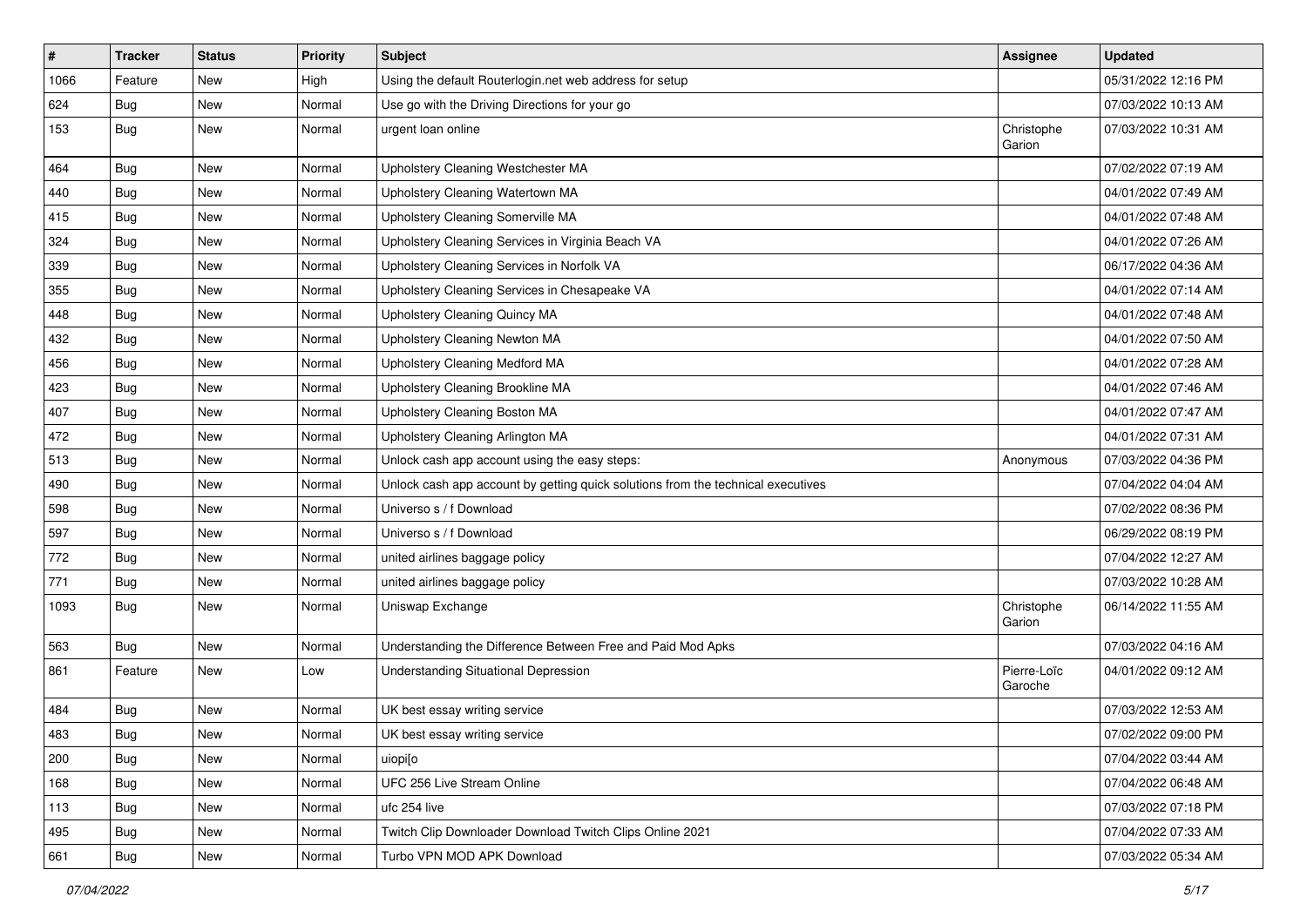| $\sharp$ | <b>Tracker</b> | <b>Status</b> | <b>Priority</b> | <b>Subject</b>                                                                                          | Assignee               | <b>Updated</b>      |
|----------|----------------|---------------|-----------------|---------------------------------------------------------------------------------------------------------|------------------------|---------------------|
| 1084     | <b>Bug</b>     | New           | Normal          | <b>Trippie Redd</b>                                                                                     |                        | 06/11/2022 09:05 AM |
| 131      | Bug            | New           | Normal          | triokids                                                                                                |                        | 04/01/2022 07:54 AM |
| 178      | Bug            | New           | Normal          | transparent lace wigs                                                                                   |                        | 07/02/2022 11:48 PM |
| 514      | <b>Bug</b>     | New           | Normal          | Trans-Caribbean                                                                                         |                        | 07/04/2022 07:26 AM |
| 909      | Bug            | New           | Normal          | Toca Life World APK                                                                                     |                        | 04/06/2022 04:52 AM |
| 908      | <b>Bug</b>     | New           | Normal          | Toca Life World APK                                                                                     |                        | 04/06/2022 03:18 AM |
| 844      | Bug            | New           | Normal          | To know Chime Routing Number call on the helpline number                                                |                        | 04/01/2022 08:58 AM |
| 837      | Bug            | New           | Normal          | To Create An Instagram Story                                                                            | Pierre-Loïc<br>Garoche | 04/01/2022 08:58 AM |
| 1114     | <b>Bug</b>     | <b>New</b>    | Normal          | To control the car, all you must do is click to go left or right and release the button to go straight. |                        | 06/29/2022 09:05 AM |
| 712      | Bug            | New           | Normal          | <b>Tips and Tricks</b>                                                                                  |                        | 06/29/2022 07:26 PM |
| 321      | <b>Bug</b>     | New           | Normal          | Tile & Grout Cleaning Services in Virginia Beach VA                                                     |                        | 07/03/2022 08:08 AM |
| 336      | Bug            | New           | Normal          | Tile & Grout Cleaning Services in Norfolk VA                                                            |                        | 07/04/2022 05:58 AM |
| 352      | <b>Bug</b>     | New           | Normal          | Tile & Grout Cleaning Services in Chesapeake VA                                                         |                        | 07/03/2022 04:58 AM |
| 945      | Bug            | New           | Normal          | TikTok 18 Mod Apk For Your Android                                                                      |                        | 04/13/2022 09:32 AM |
| 529      | <b>Bug</b>     | New           | Normal          | Thop TV APK - Free Download for Android                                                                 |                        | 07/04/2022 03:19 AM |
| 642      | <b>Bug</b>     | New           | Normal          | thong tin thoi tiet ngay hom nay                                                                        |                        | 07/04/2022 12:09 AM |
| 645      | Bug            | New           | Normal          | thong tin chinh xac nhat hom nay                                                                        |                        | 07/02/2022 10:14 AM |
| 639      | Bug            | New           | Normal          | thong tin chinh xac                                                                                     |                        | 07/04/2022 03:54 AM |
| 743      | Bug            | New           | Normal          | They promote 'pixel art' contests and a 'game jam' related to the work and figure of Carlos Casares     |                        | 06/28/2022 12:04 PM |
| 1065     | Bug            | New           | Normal          | The top foreign language training game in 2022                                                          |                        | 06/07/2022 04:05 AM |
| 891      | Bug            | New           | Normal          | The most interesting game today, have you tried it?                                                     |                        | 04/01/2022 09:17 AM |
| 512      | Bug            | New           | Normal          | The Importance Of Using Custom Writing Services                                                         |                        | 07/03/2022 06:05 AM |
| 672      | Bug            | New           | Normal          | The easiest way to delete ringtones on iPhone                                                           |                        | 07/02/2022 03:35 PM |
| 1033     | <b>Bug</b>     | New           | Normal          | The best slope 2 online games to play right now                                                         |                        | 05/17/2022 10:55 AM |
| 723      | Bug            | New           | High            | The best horror game in 2021                                                                            | Christophe<br>Garion   | 07/02/2022 05:16 PM |
| 674      | Bug            | New           | Normal          | The best game in 2021                                                                                   | Pierre-Loïc<br>Garoche | 07/03/2022 07:43 PM |
| 1028     | Bug            | New           | Normal          | The Best Free Online Game to Play with Friends                                                          |                        | 05/16/2022 05:00 AM |
| 625      | Bug            | New           | Normal          | The best free online driving directions tool                                                            |                        | 04/01/2022 09:28 AM |
| 930      | Bug            | New           | Normal          | The best free games online                                                                              |                        | 04/12/2022 09:05 AM |
| 932      | Bug            | New           | Normal          | The best epic, long-playing PC games will consume days of your life.                                    |                        | 05/15/2022 07:44 PM |
| 749      | <b>Bug</b>     | New           | Normal          | The Best Bubble Shooter Game for Android                                                                |                        | 06/26/2022 12:12 PM |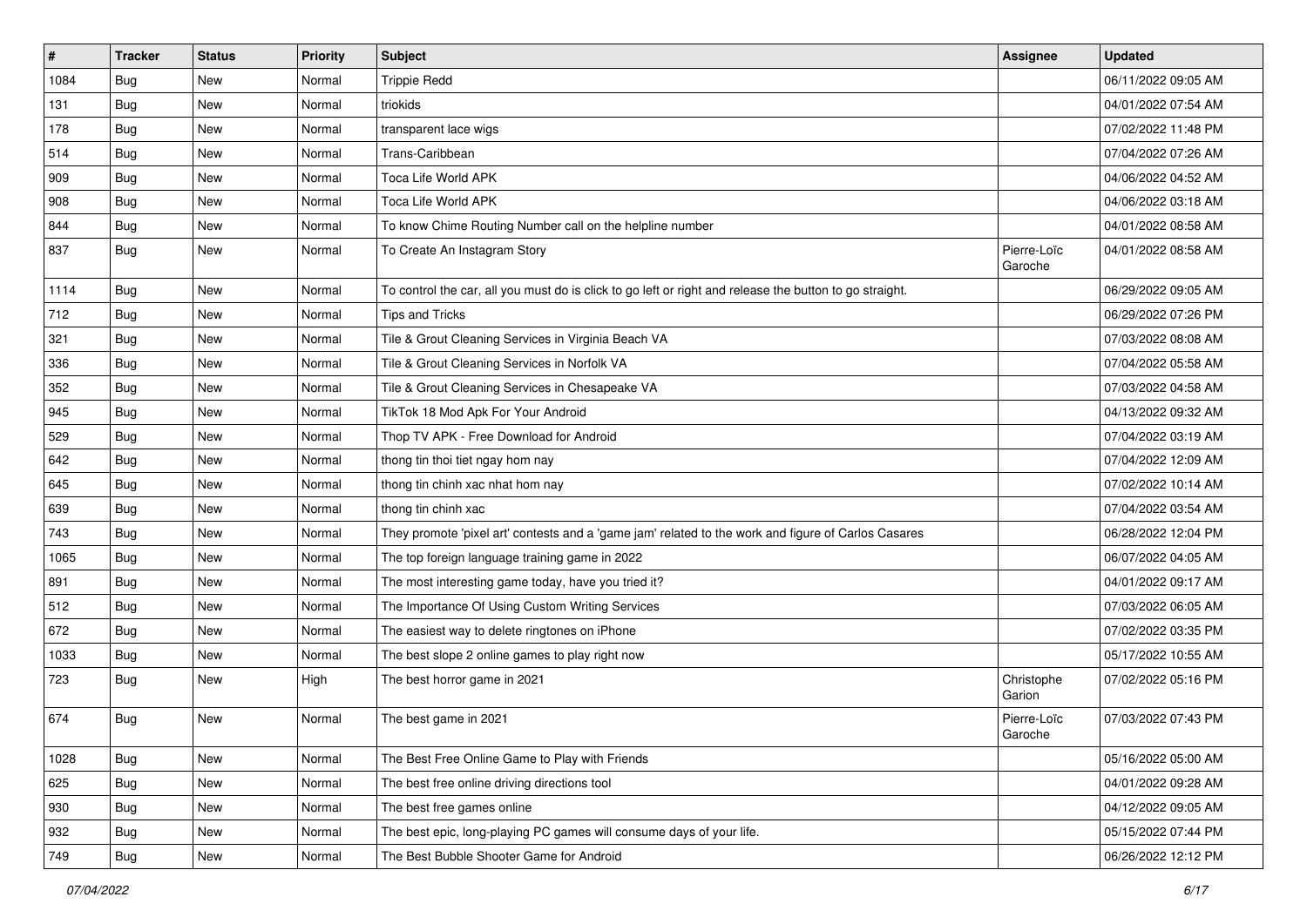| $\vert$ # | <b>Tracker</b> | <b>Status</b> | <b>Priority</b> | Subject                                                            | <b>Assignee</b>        | <b>Updated</b>      |
|-----------|----------------|---------------|-----------------|--------------------------------------------------------------------|------------------------|---------------------|
| 221       | <b>Bug</b>     | New           | Normal          | The Best APk                                                       |                        | 04/01/2022 08:49 AM |
| 246       | Bug            | New           | Normal          | The Beast App                                                      |                        | 07/03/2022 03:48 PM |
| 970       | Bug            | New           | Normal          | The Amount Of Time Does Cash App Direct Deposit Time Take?         |                        | 06/26/2022 07:32 PM |
| 1040      | Bug            | New           | Normal          | thabet                                                             |                        | 05/19/2022 08:05 PM |
| 482       | Bug            | <b>New</b>    | Normal          | <b>Text Window</b>                                                 |                        | 07/03/2022 04:30 PM |
| 498       | Bug            | New           | Normal          | Téléchargeur SoundCloud : SoundCloud en Mp3                        | Christophe<br>Garion   | 07/04/2022 03:53 AM |
| 961       | Bug            | New           | Normal          | TeaTv is an Android                                                |                        | 06/26/2022 02:02 PM |
| 644       | Bug            | New           | Normal          | <b>TeaTV App Review</b>                                            |                        | 06/27/2022 11:47 AM |
| 664       | Bug            | New           | Normal          | Tea TV Apk Download - The Best Way to Watch Movies Offline         |                        | 07/03/2022 03:24 PM |
| 691       | <b>Bug</b>     | New           | Normal          | tea garden dublin                                                  |                        | 04/01/2022 09:31 AM |
| 926       | <b>Bug</b>     | New           | Normal          | tavor 7                                                            |                        | 06/22/2022 05:08 PM |
| 925       | Bug            | New           | Normal          | tavor 7                                                            |                        | 06/15/2022 03:45 AM |
| 710       | Bug            | New           | Normal          | Take Necessary Assistance If You Are Unable Activate Cash App Card |                        | 07/03/2022 01:53 AM |
| 1070      | Feature        | New           | Normal          | <b>Tableau Consulting Expertise</b>                                |                        | 06/09/2022 11:50 AM |
| 1000      | Bug            | New           | Normal          | Super easy way to zoom photos and upload to Instagram              | Christophe<br>Garion   | 06/28/2022 06:14 PM |
| 1120      | Bug            | New           | Normal          | Summary of 5 best coloring apps on phones                          |                        | 06/26/2022 11:32 AM |
| 1011      | Bug            | New           | Normal          | Summary of 10 best coloring apps on phones                         |                        | 05/11/2022 10:58 AM |
| 140       | <b>Bug</b>     | New           | Normal          | sugarbalanceusa                                                    |                        | 07/03/2022 09:51 AM |
| 126       | Feature        | New           | Normal          | Stussy Air Force 1 replica                                         |                        | 07/04/2022 07:28 AM |
| 558       | Feature        | New           | Normal          | <b>Stunning Classic Sofas</b>                                      |                        | 07/03/2022 03:52 AM |
| 967       | Feature        | <b>New</b>    | Normal          | stream live nfl games free online                                  |                        | 06/26/2022 10:09 AM |
| 319       | Bug            | New           | Normal          | Steam Cleaning Services in Virginia Beach VA                       |                        | 04/01/2022 07:27 AM |
| 334       | Bug            | New           | Normal          | Steam Cleaning Services in Norfolk VA                              |                        | 04/01/2022 07:25 AM |
| 349       | Bug            | <b>New</b>    | Normal          | Steam Cleaning Services in Chesapeake VA                           |                        | 04/01/2022 07:14 AM |
| 309       | Bug            | New           | Normal          | Stain Removal Services in Virginia Beach VA                        |                        | 04/01/2022 07:19 AM |
| 327       | Bug            | New           | Normal          | Stain Removal Services in Norfolk VA                               |                        | 04/01/2022 07:26 AM |
| 342       | Bug            | New           | Normal          | Stain Removal Services in Chesapeake VA                            |                        | 04/01/2022 07:22 AM |
| 312       | Bug            | New           | Normal          | Stain Protection Services in Virginia Beach VA                     |                        | 07/03/2022 11:46 PM |
| 330       | Bug            | New           | Normal          | Stain Protection Services in Norfolk VA                            |                        | 04/01/2022 07:26 AM |
| 345       | Bug            | New           | Normal          | Stain Protection Services in Chesapeake VA                         |                        | 07/04/2022 05:40 AM |
| 814       | <b>Bug</b>     | New           | Normal          | Stage Fright Cure                                                  | Pierre-Loïc<br>Garoche | 06/28/2022 12:31 AM |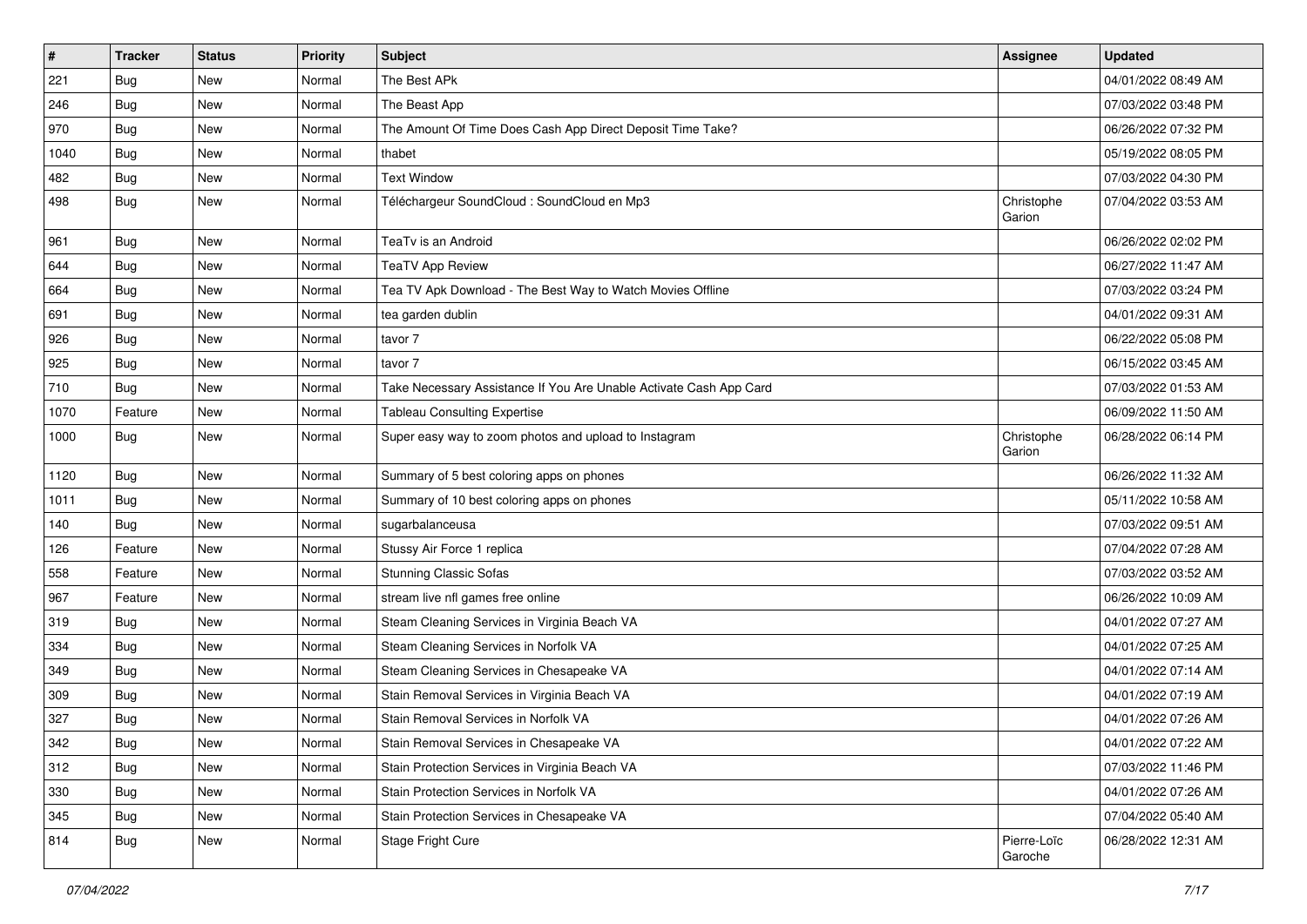| $\pmb{\sharp}$ | <b>Tracker</b> | <b>Status</b> | <b>Priority</b> | <b>Subject</b>                                                                       | Assignee               | <b>Updated</b>      |
|----------------|----------------|---------------|-----------------|--------------------------------------------------------------------------------------|------------------------|---------------------|
| 773            | <b>Bug</b>     | New           | Normal          | Spades - Play online free                                                            |                        | 07/02/2022 08:02 AM |
| 526            | Bug            | New           | Normal          | Soundcloud to mp3 converter - Download Soundcloud songs                              |                        | 07/02/2022 10:23 PM |
| 869            | Bug            | New           | Normal          | Sonnerie Post Malone 2022                                                            |                        | 04/13/2022 11:05 AM |
| 141            | Feature        | New           | Normal          | Something about jerry curly                                                          |                        | 07/04/2022 07:13 AM |
| 718            | Bug            | New           | High            | Solve Complex Accounting Assignments                                                 | Hamza<br>Bourbouh      | 07/03/2022 09:57 PM |
| 222            | Bug            | New           | Normal          | Social Profile links                                                                 |                        | 07/03/2022 12:13 AM |
| 1048           | Bug            | New           | Normal          | So zeigen Sie ein Instagram-Profilbild an und vergrößern es                          |                        | 05/25/2022 06:56 AM |
| 992            | Bug            | New           | Normal          | So vergrößern Sie Ihr Instagram-Profilbild                                           |                        | 06/26/2022 11:29 PM |
| 576            | Bug            | New           | Normal          | So laden Sie ein Instagram-Bild herunter                                             |                        | 06/30/2022 06:17 PM |
| 1018           | Bug            | New           | Normal          | So erhalten Sie ein kostenloses Hörbuch                                              |                        | 07/04/2022 03:37 AM |
| 136            | Bug            | New           | Normal          | snappow                                                                              |                        | 06/29/2022 10:52 PM |
| 809            | Bug            | New           | Normal          | Smash Karts - immerse yourself in the exciting race                                  |                        | 07/02/2022 05:46 AM |
| 897            | <b>Bug</b>     | New           | Normal          | Slot Pulsa Pragmatic Play                                                            | Xavier Thirioux        | 04/01/2022 12:08 PM |
| 63             | Feature        | New           | Normal          | Skip normalization step in mutation generation if it possible                        | Pierre-Loïc<br>Garoche | 07/03/2022 02:50 AM |
| 1110           | Bug            | New           | Normal          | Six Guns Mod Apk Answers Your Questions                                              | Pierre-Loïc<br>Garoche | 06/28/2022 06:26 PM |
| 1108           | Bug            | New           | Normal          | Six Guns Mod Apk Answers Your Questions                                              |                        | 06/26/2022 06:26 PM |
| 1109           | Feature        | New           | Normal          | Six Guns Mod Apk Answers Your Questions                                              | Christophe<br>Garion   | 06/26/2022 09:12 AM |
| 931            | Feature        | <b>New</b>    | High            | Situs Judi Slot Online apel888                                                       | Pierre-Loïc<br>Garoche | 07/04/2022 05:54 AM |
| 808            | Bug            | New           | Normal          | Sinnvolle Guten-Morgen-Grüße                                                         |                        | 07/03/2022 07:27 PM |
| 567            | Bug            | New           | Normal          | Singapore assignment help                                                            |                        | 07/03/2022 01:33 PM |
| 72             | Bug            | New           | Normal          | Simulinkd does not match Lustre using EMF backend when using nested Merge expression | Pierre-Loïc<br>Garoche | 04/01/2022 08:06 AM |
| 500            | Bug            | New           | Normal          | Simply contact the technical team, to find the solution to cash app refund problems. | Pierre-Loïc<br>Garoche | 07/04/2022 08:36 AM |
| 898            | Bug            | New           | Normal          | Shadow Fight 2 Mod APK                                                               |                        | 04/02/2022 09:17 AM |
| 652            | Bug            | New           | Normal          | Sesame Health Benefits                                                               |                        | 07/03/2022 12:28 PM |
| 1055           | Bug            | New           | Normal          | seo apk                                                                              | Pierre-Loïc<br>Garoche | 05/27/2022 06:23 AM |
| 197            | <b>Bug</b>     | New           | Normal          | SBL JABORANDI PLUS HAIR OIL - COMPLETE SCALP CARE (100ML)                            |                        | 07/03/2022 08:09 PM |
| 199            | Bug            | New           | Normal          | SBL CLEARSTONE DROPS (30ML)                                                          |                        | 04/01/2022 08:23 AM |
| 252            | Bug            | New           | Normal          | Samsung U600 - Is Essential Business And Personal Phone                              |                        | 04/04/2022 04:45 AM |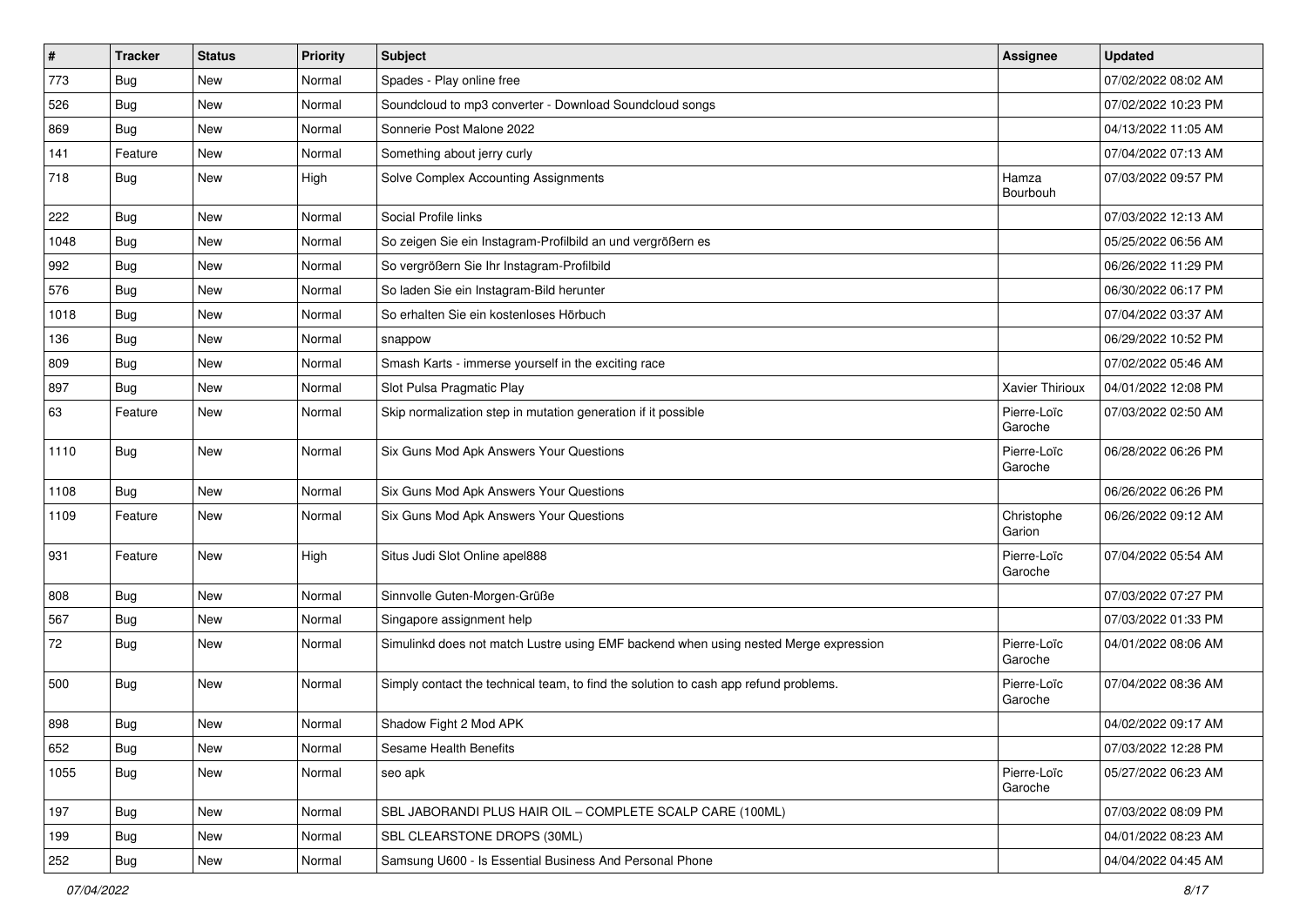| #    | <b>Tracker</b> | <b>Status</b> | <b>Priority</b> | <b>Subject</b>                                                      | <b>Assignee</b> | <b>Updated</b>      |
|------|----------------|---------------|-----------------|---------------------------------------------------------------------|-----------------|---------------------|
| 791  | <b>Bug</b>     | New           | Normal          | Samsnung TV Plus is not working                                     |                 | 04/01/2022 09:03 AM |
| 902  | Feature        | New           | Normal          | salo717                                                             |                 | 05/18/2022 10:35 AM |
| 651  | <b>Bug</b>     | New           | Normal          | Salmon Health Benefits                                              |                 | 07/02/2022 12:54 PM |
| 794  | Feature        | New           | Normal          | Safe place to buy fifa coins                                        |                 | 07/02/2022 06:57 AM |
| 638  | Bug            | New           | Normal          | Run 3 game                                                          |                 | 07/03/2022 07:32 PM |
| 322  | <b>Bug</b>     | New           | Normal          | Rug Cleaning Services in Virginia Beach VA                          |                 | 04/01/2022 07:26 AM |
| 337  | Bug            | New           | Normal          | Rug Cleaning Services in Norfolk VA                                 |                 | 04/01/2022 07:23 AM |
| 353  | <b>Bug</b>     | New           | Normal          | Rug Cleaning Services in Chesapeake VA                              |                 | 04/01/2022 07:14 AM |
| 160  | <b>Bug</b>     | New           | Normal          | rtyuiv wbhyu                                                        |                 | 04/01/2022 07:56 AM |
| 261  | Bug            | New           | Normal          | Ringtone Downloads - Easy Ways Come Up With Your Own Ringtones      |                 | 07/02/2022 05:21 AM |
| 595  | <b>Bug</b>     | New           | Normal          | RFM Online - une révolution dans la gestion de l'identité numérique |                 | 07/04/2022 08:30 AM |
| 250  | <b>Bug</b>     | New           | Normal          | Reviews of phone ringtones                                          |                 | 07/02/2022 07:08 PM |
| 804  | Bug            | New           | Normal          | Review                                                              |                 | 07/03/2022 10:51 PM |
| 1141 | Feature        | New           | Normal          | Retro Bowl game free                                                |                 | 07/04/2022 04:24 AM |
| 471  | Bug            | New           | Normal          | Residential Floor Cleaning Westchester MA                           |                 | 07/02/2022 08:00 AM |
| 447  | <b>Bug</b>     | New           | Normal          | Residential Floor Cleaning Watertown MA                             |                 | 04/01/2022 07:49 AM |
| 422  | <b>Bug</b>     | New           | Normal          | Residential Floor Cleaning Somerville MA                            |                 | 04/01/2022 07:46 AM |
| 455  | <b>Bug</b>     | New           | Normal          | Residential Floor Cleaning Quincy MA                                |                 | 04/01/2022 07:38 AM |
| 439  | <b>Bug</b>     | New           | Normal          | Residential Floor Cleaning Newton MA                                |                 | 04/01/2022 07:49 AM |
| 463  | Bug            | New           | Normal          | Residential Floor Cleaning Medford MA                               |                 | 04/01/2022 07:32 AM |
| 431  | <b>Bug</b>     | New           | Normal          | Residential Floor Cleaning Brookline MA                             |                 | 04/01/2022 07:50 AM |
| 414  | <b>Bug</b>     | New           | Normal          | Residential Floor Cleaning Boston MA                                |                 | 04/01/2022 07:46 AM |
| 1082 | Bug            | New           | Normal          | Reset chime bank password without phone number                      |                 | 06/15/2022 11:56 AM |
| 127  | Feature        | New           | Normal          | replica af1                                                         |                 | 04/01/2022 07:55 AM |
| 139  | <b>Bug</b>     | New           | Normal          | relseo                                                              |                 | 07/04/2022 08:06 AM |
| 1132 | Bug            | New           | Normal          | Registration process on Huobi                                       |                 | 06/30/2022 05:10 AM |
| 695  | <b>Bug</b>     | New           | Normal          | Refer Listas IPTV Apk                                               |                 | 07/04/2022 02:19 AM |
| 875  | <b>Bug</b>     | New           | Normal          | Red ball game                                                       |                 | 04/01/2022 09:15 AM |
| 243  | Feature        | New           | Normal          | Reconstruir la pandilla de la mafia en Gangstar Vegas MOD APK       |                 | 07/04/2022 05:50 AM |
| 207  | Feature        | New           | Low             | real estate lead conversion                                         |                 | 07/02/2022 01:13 PM |
| 704  | <b>Bug</b>     | New           | Normal          | Reach support team of Chime Customer Service for instant help       |                 | 07/03/2022 12:04 AM |
| 917  | <b>Bug</b>     | <b>New</b>    | Normal          | Random Person Sent Me Money on Cash App-find solution?              |                 | 04/09/2022 12:32 PM |
| 552  | Feature        | New           | Normal          | Radio rfm and the benefits of radio rfm                             |                 | 07/03/2022 12:38 AM |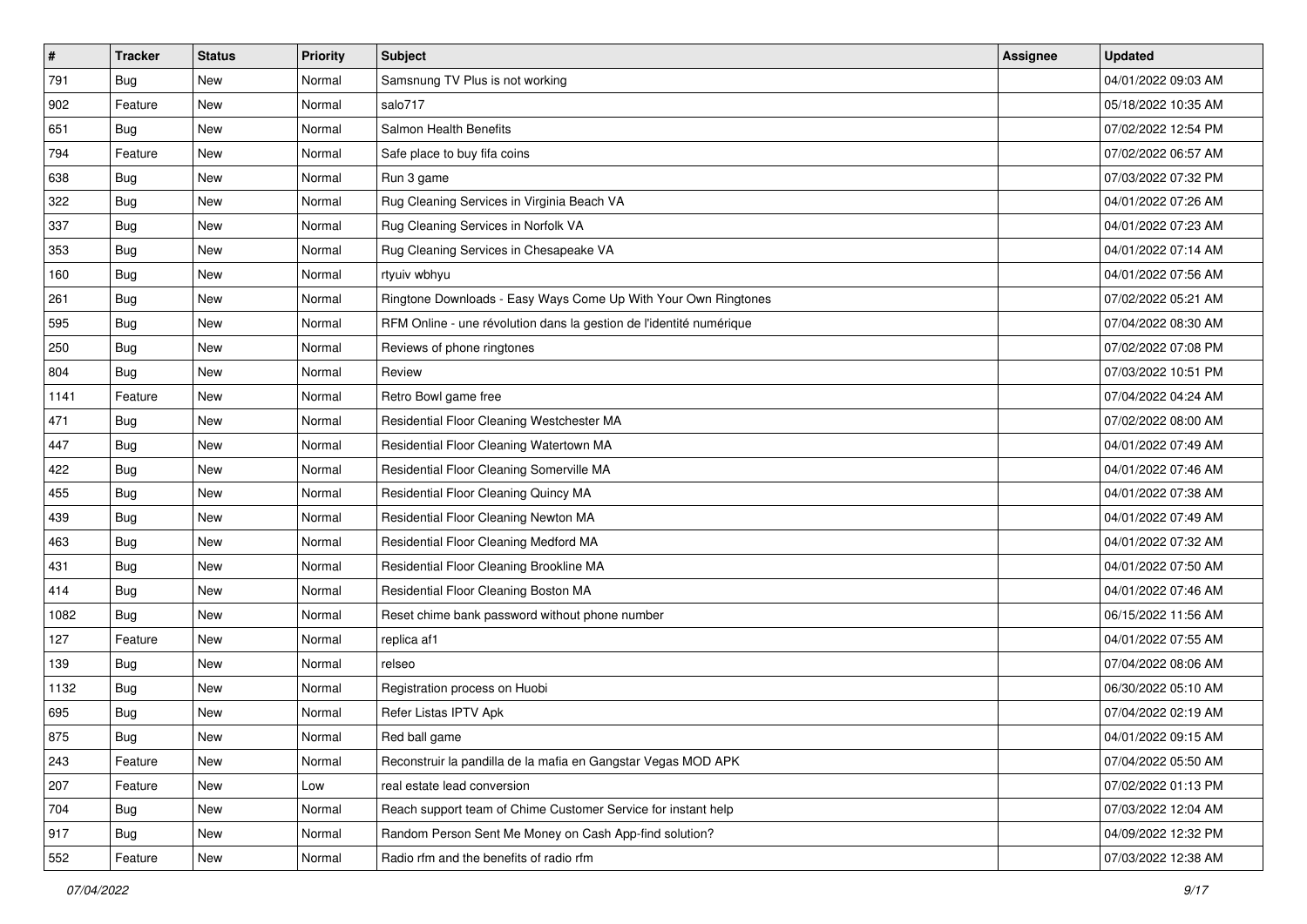| #    | <b>Tracker</b> | <b>Status</b> | Priority | Subject                                                                     | Assignee               | <b>Updated</b>      |
|------|----------------|---------------|----------|-----------------------------------------------------------------------------|------------------------|---------------------|
| 549  | Bug            | New           | Normal   | Radio Luisteren                                                             |                        | 07/02/2022 01:24 AM |
| 1096 | Bug            | <b>New</b>    | Normal   | Race and experience new life.                                               |                        | 06/26/2022 06:07 PM |
| 546  | Feature        | New           | Normal   | Quickbooks Error                                                            |                        | 07/03/2022 02:21 AM |
| 488  | Bug            | New           | Normal   | Quick solution to solve cash app dispute by the technical team              |                        | 07/03/2022 05:02 AM |
| 1023 | Bug            | <b>New</b>    | Normal   | Questions That Are Typically Asked About Trap The Cat                       |                        | 05/14/2022 03:51 AM |
| 244  | Bug            | New           | Normal   | Quels sont les avantages des stations de radio en ligne.                    |                        | 07/03/2022 08:53 PM |
| 715  | Bug            | New           | Normal   | Puppy Playtime Descargar gratis                                             |                        | 07/02/2022 05:29 PM |
| 850  | Bug            | <b>New</b>    | Normal   | Puppy Playtime APK Android                                                  |                        | 04/01/2022 09:14 AM |
| 797  | Bug            | New           | Normal   | Psychedelic                                                                 | Christophe<br>Garion   | 07/01/2022 03:52 AM |
| 73   | Bug            | New           | Urgent   | properties ID is not set in Json in EMF backend                             | Pierre-Loïc<br>Garoche | 06/27/2022 09:11 PM |
| 517  | Bug            | New           | Normal   | Proficient tips to take help of cash app support professionals:             |                        | 07/03/2022 10:41 AM |
| 1137 | Bug            | New           | Normal   | Professional report                                                         |                        | 07/01/2022 05:19 PM |
| 152  | Bug            | New           | High     | professional bridal makeup artist                                           | Christophe<br>Garion   | 06/26/2022 05:44 PM |
| 211  | Bug            | <b>New</b>    | Normal   | Problem in Cash App rebate? Call Cash App customer service number for help. |                        | 07/04/2022 06:53 AM |
| 173  | Feature        | New           | Normal   | private limited company registration                                        |                        | 07/02/2022 04:39 PM |
| 1113 | Bug            | New           | Normal   | Press the button to control your car                                        |                        | 06/20/2022 12:09 PM |
| 603  | Bug            | <b>New</b>    | Normal   | Premiere gratuito da lista de IPTV                                          |                        | 07/04/2022 01:09 AM |
| 218  | Bug            | <b>New</b>    | Normal   | Popular Educational trends                                                  |                        | 07/03/2022 05:47 PM |
| 872  | Bug            | New           | Normal   | Poppy Playtime Horror Game Free                                             |                        | 04/01/2022 09:11 AM |
| 830  | Bug            | <b>New</b>    | Normal   | Poppy Playtime APK                                                          |                        | 06/27/2022 10:31 PM |
| 860  | Bug            | New           | Normal   | pokemon guide                                                               | Pierre-Loïc<br>Garoche | 06/18/2022 08:18 PM |
| 766  | Bug            | New           | Normal   | Pobreflix Mod APK Review                                                    |                        | 07/03/2022 03:19 PM |
| 648  | Feature        | New           | Normal   | <b>Plum Health Benefits</b>                                                 |                        | 07/02/2022 01:06 PM |
| 606  | Feature        | New           | Normal   | Play unblocked cookie crush 3                                               | Pierre-Loïc<br>Garoche | 07/02/2022 08:15 PM |
| 600  | Bug            | New           | Normal   | Play Store Pro                                                              |                        | 07/03/2022 12:51 AM |
| 816  | Bug            | New           | Normal   | Play Scribble io fun with everyone                                          |                        | 07/02/2022 10:43 AM |
| 640  | Bug            | New           | Normal   | play game with me                                                           |                        | 07/03/2022 03:41 PM |
| 556  | Bug            | New           | Normal   | Play Game Mod Apk With Your Friends                                         |                        | 07/02/2022 07:36 PM |
| 752  | Bug            | New           | Normal   | Plagerism checker                                                           |                        | 06/26/2022 06:33 PM |
| 744  | Bug            | New           | Normal   | Pixel Survive                                                               |                        | 06/28/2022 05:13 AM |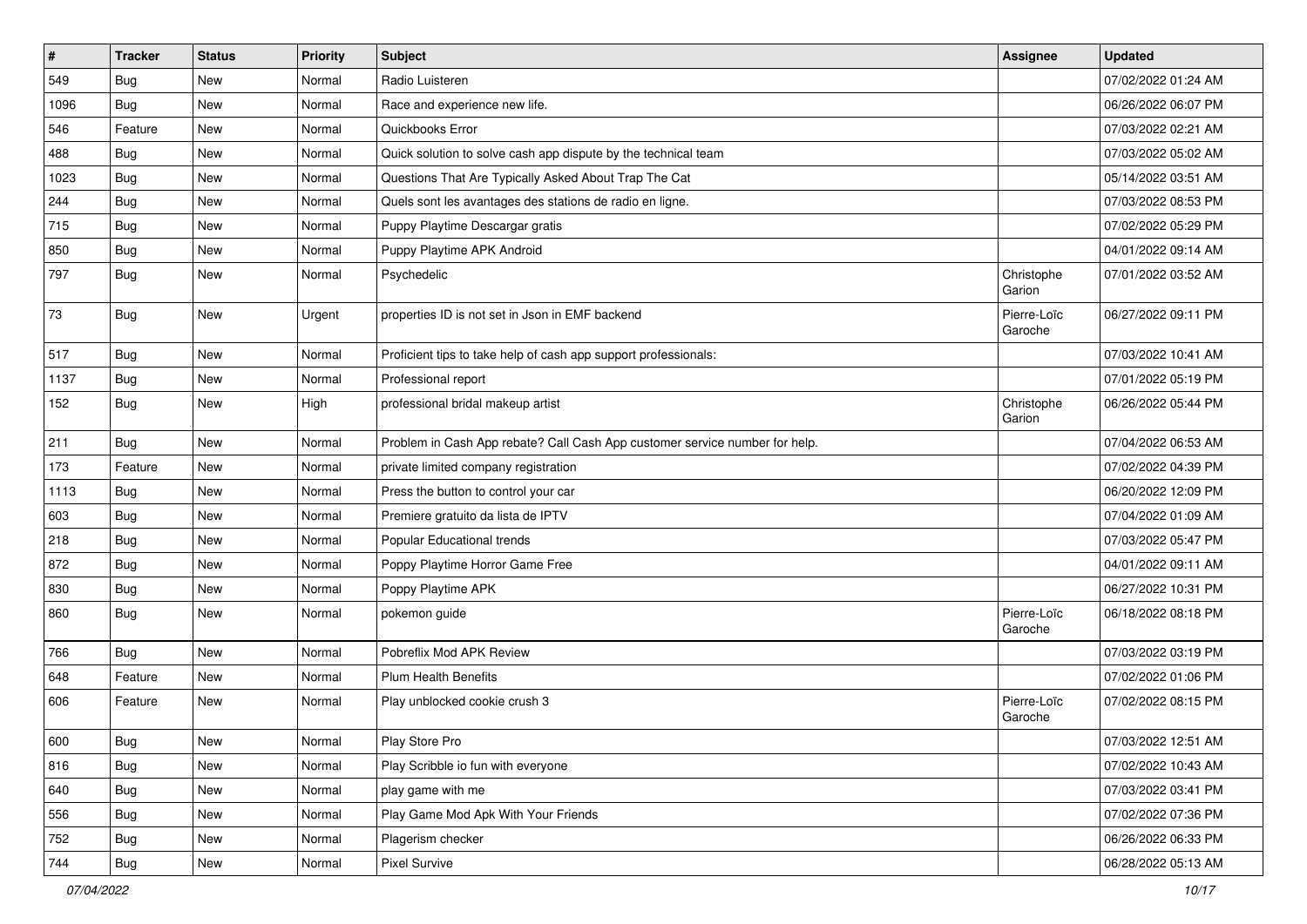| $\pmb{\#}$ | <b>Tracker</b> | <b>Status</b> | Priority | Subject                                                           | Assignee              | <b>Updated</b>      |
|------------|----------------|---------------|----------|-------------------------------------------------------------------|-----------------------|---------------------|
| 172        | Feature        | New           | Normal   | pgdm colleges in bangalore                                        |                       | 06/30/2022 09:28 AM |
| 649        | Feature        | New           | Normal   | Pear Health Benefits                                              |                       | 06/28/2022 08:04 AM |
| 654        | Feature        | New           | Normal   | <b>Peach Health Benefits</b>                                      |                       | 07/02/2022 05:52 AM |
| 975        | Bug            | <b>New</b>    | Normal   | Payback 2 Mod APK                                                 |                       | 05/05/2022 10:56 AM |
| 1090       | Bug            | <b>New</b>    | Normal   | Pay Someone To Do My Assignment                                   |                       | 06/11/2022 03:15 PM |
| 1089       | <b>Bug</b>     | New           | Normal   | Pay Someone To Do My Assignment                                   |                       | 06/15/2022 04:44 AM |
| 817        | <b>Bug</b>     | <b>New</b>    | Normal   | Pacman 30th Anniversary                                           |                       | 07/03/2022 11:23 PM |
| 280        | <b>Bug</b>     | <b>New</b>    | Normal   | Pacific Web Design                                                |                       | 07/02/2022 08:55 AM |
| 138        | <b>Bug</b>     | <b>New</b>    | Normal   | own-sweethome                                                     |                       | 07/03/2022 11:26 PM |
| 662        | Bug            | <b>New</b>    | Normal   | Oreo TV Download - The Easiest Way to Watch Live TV               |                       | 07/03/2022 01:01 PM |
| 643        | <b>Bug</b>     | New           | Normal   | Oreo TV Apk Download                                              |                       | 07/02/2022 12:05 PM |
| 858        | <b>Bug</b>     | New           | Normal   | opourid                                                           | Christophe<br>Garion  | 04/01/2022 09:13 AM |
| 1047       | Bug            | <b>New</b>    | Normal   | Opensea                                                           | Corentin<br>Lauverjat | 05/24/2022 02:32 PM |
| 753        | <b>Bug</b>     | <b>New</b>    | Normal   | onlineessaygrader                                                 |                       | 06/28/2022 05:55 AM |
| 619        | <b>Bug</b>     | <b>New</b>    | Normal   | Online Trusted Medicine Store in US for Health - Genericmedsupply |                       | 07/02/2022 07:04 PM |
| 609        | <b>Bug</b>     | <b>New</b>    | High     | Online Trusted Medicine Store in US for Health - Genericmedsupply |                       | 07/01/2022 09:20 AM |
| 740        | Feature        | New           | Normal   | Online Thesis Help USA                                            |                       | 07/02/2022 03:17 PM |
| 856        | <b>Bug</b>     | New           | Normal   | Online Classes Assistance Help For Student                        |                       | 04/01/2022 09:13 AM |
| 855        | Bug            | <b>New</b>    | Normal   | Online Classes Assistance Help For Student                        |                       | 04/01/2022 09:13 AM |
| 848        | Feature        | <b>New</b>    | Normal   | <b>Online Classes Assistance</b>                                  |                       | 04/01/2022 08:57 AM |
| 1056       | Feature        | New           | Normal   | <b>Online Class Issues</b>                                        |                       | 05/28/2022 12:44 AM |
| 681        | Feature        | New           | High     | Online Class                                                      |                       | 07/04/2022 03:19 AM |
| 659        | Bug            | New           | Normal   | Olive Oil Properties And Health Benefits                          |                       | 07/03/2022 04:54 AM |
| 364        | <b>Bug</b>     | <b>New</b>    | Normal   | Office Moving Services in Washington DC                           |                       | 04/01/2022 07:13 AM |
| 388        | <b>Bug</b>     | New           | Normal   | Office Moving Services in Sterling VA                             |                       | 04/01/2022 07:16 AM |
| 400        | Bug            | New           | Normal   | Office Moving Services in Potomac MD                              |                       | 07/02/2022 11:57 PM |
| 382        | Bug            | New           | Normal   | Office Moving Services in McLean VA                               |                       | 04/01/2022 07:17 AM |
| 406        | Bug            | New           | Normal   | Office Moving Services in Gaithersburg MD                         |                       | 04/01/2022 07:47 AM |
| 376        | Bug            | New           | Normal   | Office Moving Services in Fairfax VA                              |                       | 04/01/2022 07:17 AM |
| 358        | Bug            | New           | Normal   | Office Moving Services in Baltimore MD                            |                       | 04/01/2022 07:13 AM |
| 370        | Bug            | New           | Normal   | Office Moving Services in Arlington County VA                     |                       | 04/01/2022 07:16 AM |
| 394        | <b>Bug</b>     | New           | Normal   | Office Moving Services in Annapolis MD                            |                       | 04/01/2022 07:15 AM |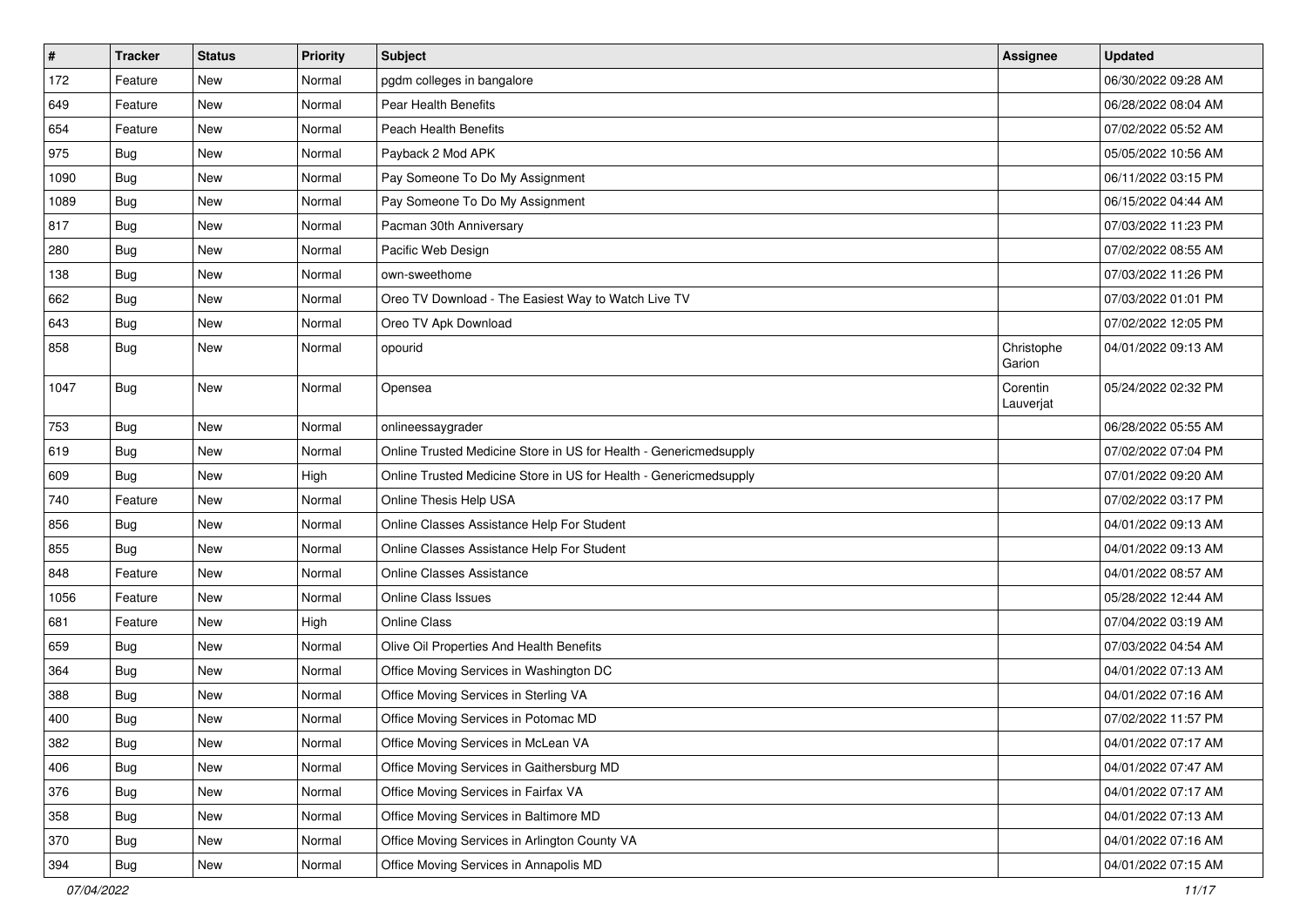| $\sharp$ | <b>Tracker</b> | <b>Status</b> | <b>Priority</b> | <b>Subject</b>                                                                         | Assignee               | <b>Updated</b>      |
|----------|----------------|---------------|-----------------|----------------------------------------------------------------------------------------|------------------------|---------------------|
| 311      | Bug            | New           | Normal          | Odor Removal Services in Virginia Beach VA                                             |                        | 04/01/2022 07:19 AM |
| 329      | Bug            | New           | Normal          | Odor Removal Services in Norfolk VA                                                    |                        | 04/01/2022 07:22 AM |
| 344      | Bug            | New           | Normal          | Odor Removal Services in Chesapeake VA                                                 |                        | 07/04/2022 02:02 AM |
| 777      | Bug            | New           | Normal          | Obtain driving instructions using Google Maps.                                         |                        | 07/04/2022 01:17 AM |
| 183      | Bug            | <b>New</b>    | Normal          | Nursing Assignment Help Online                                                         |                        | 07/04/2022 03:14 AM |
| 1005     | Bug            | New           | High            | Nursing Assignment Help in UK                                                          |                        | 05/13/2022 05:33 PM |
| 669      | Feature        | <b>New</b>    | Normal          | Nursing Assignment Help                                                                |                        | 07/02/2022 05:58 PM |
| 828      | Bug            | New           | Normal          | Nursery management                                                                     |                        | 06/28/2022 12:10 PM |
| 481      | Bug            | New           | Normal          | Nur Online Shop                                                                        |                        | 06/29/2022 03:52 PM |
| 480      | Bug            | <b>New</b>    | Normal          | Nur Online Shop                                                                        |                        | 07/03/2022 10:28 AM |
| 866      | Feature        | New           | Normal          | Northern Ireland Dissertation Writing Service                                          | Pierre-Loïc<br>Garoche | 04/01/2022 09:12 AM |
| 862      | Bug            | New           | Normal          | none                                                                                   |                        | 04/01/2022 09:11 AM |
| 185      | Bug            | <b>New</b>    | Normal          | Non-Plagiarized Research Writing                                                       |                        | 07/04/2022 01:55 AM |
| 277      | Feature        | <b>New</b>    | Normal          | Nike Dunks Replica                                                                     |                        | 04/01/2022 08:19 AM |
| 276      | Feature        | New           | Normal          | Nike Dunks Replica                                                                     |                        | 04/01/2022 08:19 AM |
| 821      | Bug            | New           | Normal          | Nicoo - A Review of the Popular Battle Royale Game                                     |                        | 06/28/2022 08:30 AM |
| 115      | Bug            | <b>New</b>    | Normal          | <b>NFL LIVE STREAM</b>                                                                 |                        | 07/03/2022 11:45 AM |
| 1026     | Bug            | New           | Normal          | New Puzzle Game for All Age - Dordle                                                   |                        | 06/25/2022 06:17 PM |
| 572      | Feature        | New           | Normal          | New features of WhatsApp Plus on Android phones                                        | Pierre-Loïc<br>Garoche | 07/03/2022 09:12 AM |
| 204      | Feature        | <b>New</b>    | Normal          | New Car Tyres                                                                          |                        | 04/01/2022 08:40 AM |
| 209      | Bug            | <b>New</b>    | Normal          | Neglect to access old Cash App account considering message notice issue? Contact help. |                        | 07/04/2022 07:35 AM |
| 583      | Bug            | New           | High            | Need the Cash app customer service phone number?                                       |                        | 07/03/2022 10:09 PM |
| 894      | Feature        | New           | Normal          | Need phd dissertation help in UK                                                       |                        | 05/30/2022 12:29 PM |
| 550      | Bug            | <b>New</b>    | Normal          | Nederland FM - beste manieren om naar internationale radio op internet te luisteren    |                        | 06/29/2022 12:06 AM |
| 527      | Feature        | New           | Normal          | My Teachers                                                                            |                        | 07/04/2022 03:35 AM |
| 234      | Bug            | New           | Normal          | My Personal Experience With the College Writing Services                               |                        | 07/04/2022 05:56 AM |
| 532      | Bug            | New           | Normal          | My Assignment Help                                                                     |                        | 07/04/2022 05:06 AM |
| 790      | Bug            | New           | Normal          | My app                                                                                 |                        | 04/01/2022 09:03 AM |
| 990      | Bug            | New           | Normal          | Mushrooms                                                                              |                        | 06/26/2022 05:41 AM |
| 362      | Bug            | New           | Normal          | Moving Services in Washington DC                                                       |                        | 04/01/2022 07:13 AM |
| 386      | <b>Bug</b>     | New           | Normal          | Moving Services in Sterling VA                                                         |                        | 04/01/2022 07:16 AM |
| 398      | <b>Bug</b>     | New           | Normal          | Moving Services in Potomac MD                                                          |                        | 04/01/2022 07:32 AM |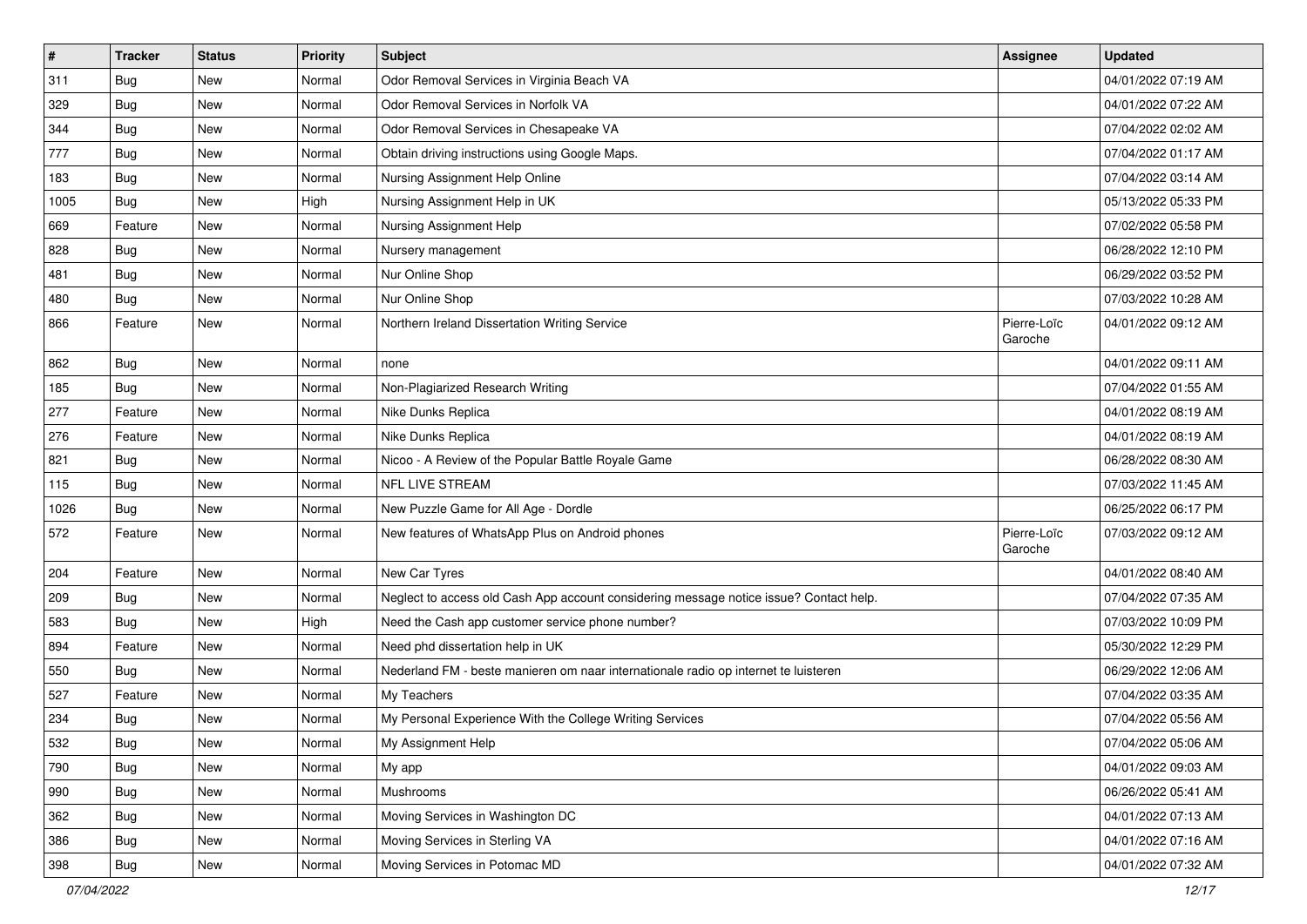| $\pmb{\#}$ | <b>Tracker</b> | <b>Status</b> | <b>Priority</b> | Subject                                                            | Assignee               | <b>Updated</b>      |
|------------|----------------|---------------|-----------------|--------------------------------------------------------------------|------------------------|---------------------|
| 380        | <b>Bug</b>     | New           | Normal          | Moving Services in McLean VA                                       |                        | 07/04/2022 12:26 AM |
| 404        | <b>Bug</b>     | <b>New</b>    | Normal          | Moving Services in Gaithersburg MD                                 |                        | 04/01/2022 07:47 AM |
| 374        | <b>Bug</b>     | New           | Normal          | Moving Services in Fairfax VA                                      |                        | 04/01/2022 07:18 AM |
| 356        | Bug            | New           | Normal          | Moving Services in Baltimore MD                                    |                        | 04/01/2022 07:13 AM |
| 368        | <b>Bug</b>     | <b>New</b>    | Normal          | Moving Services in Arlington County VA                             |                        | 04/01/2022 07:12 AM |
| 392        | Bug            | New           | Normal          | Moving Services in Annapolis MD                                    |                        | 04/01/2022 07:16 AM |
| 935        | <b>Bug</b>     | <b>New</b>    | Normal          | MovieBox Pro Apk - Watch Movies and TV Shows on Your Android Phone |                        | 07/04/2022 03:38 AM |
| 934        | Bug            | New           | Normal          | MovieBox Pro Apk - Watch Movies and TV Shows on Your Android Phone |                        | 05/10/2022 11:01 AM |
| 318        | Bug            | New           | Normal          | Mold Removal Services in Virginia Beach VA                         |                        | 04/01/2022 07:27 AM |
| 333        | <b>Bug</b>     | <b>New</b>    | Normal          | Mold Removal Services in Norfolk VA                                |                        | 07/04/2022 05:30 AM |
| 348        | Bug            | New           | Normal          | Mold Removal Services in Chesapeake VA                             |                        | 06/28/2022 12:53 AM |
| 248        | Bug            | New           | Normal          | Mobile ringtones and attractiveness ringtones                      |                        | 07/04/2022 04:48 AM |
| 726        | Bug            | New           | Normal          | Mobile Application Development Services                            |                        | 06/30/2022 08:49 PM |
| 905        | <b>Bug</b>     | New           | Normal          | MINI MILITIA MOD APK                                               |                        | 05/19/2022 01:54 PM |
| 820        | Bug            | <b>New</b>    | Normal          | Metal Slug Apk para Android                                        |                        | 07/03/2022 09:43 AM |
| 819        | <b>Bug</b>     | New           | Normal          | Metal Slug Apk para Android                                        |                        | 06/27/2022 09:35 AM |
| 205        | Bug            | New           | Low             | Mens Designer Glasses                                              |                        | 07/03/2022 07:30 PM |
| 988        | <b>Bug</b>     | <b>New</b>    | Normal          | <b>Medicinal Mushrooms</b>                                         |                        | 06/27/2022 09:33 AM |
| 987        | <b>Bug</b>     | New           | Normal          | <b>Medicinal Mushrooms</b>                                         |                        | 06/27/2022 07:13 PM |
| 114        | <b>Bug</b>     | New           | Normal          | Medical Research Writing Services                                  |                        | 07/02/2022 01:08 PM |
| 991        | Bug            | New           | Normal          | <b>MDMA MOLLY</b>                                                  |                        | 05/03/2022 12:03 AM |
| 310        | Bug            | New           | Normal          | Mattress Cleaning Services in Virginia Beach VA                    |                        | 06/26/2022 04:33 AM |
| 328        | <b>Bug</b>     | <b>New</b>    | Normal          | Mattress Cleaning Services in Norfolk VA                           |                        | 04/01/2022 07:26 AM |
| 343        | Bug            | New           | Normal          | Mattress Cleaning Services in Chesapeake VA                        |                        | 04/01/2022 07:16 AM |
| 953        | <b>Bug</b>     | <b>New</b>    | Normal          | Manga Dogs - Read Your Favorite Comics on Your Smartphone          |                        | 06/27/2022 03:53 PM |
| 288        | Bug            | New           | Normal          | Make shopping easier                                               |                        | 04/01/2022 07:56 AM |
| 287        | Bug            | <b>New</b>    | Normal          | Make shopping easier                                               |                        | 04/01/2022 08:41 AM |
| 870        | Bug            | New           | Normal          | Mahjong Solitaire                                                  |                        | 04/01/2022 09:12 AM |
| 612        | Bug            | New           | Normal          | Luxury Slingshot Rental                                            |                        | 07/04/2022 12:31 AM |
| 96         | Bug            | Resolved      | High            | Lustrec installation failed                                        | Pierre-Loïc<br>Garoche | 04/01/2022 08:11 AM |
| 1121       | Bug            | New           | Normal          | LustreC do not run                                                 |                        | 06/22/2022 08:43 AM |
| 825        | <b>Bug</b>     | New           | Normal          | Lucky Patcher Download                                             |                        | 06/26/2022 06:09 PM |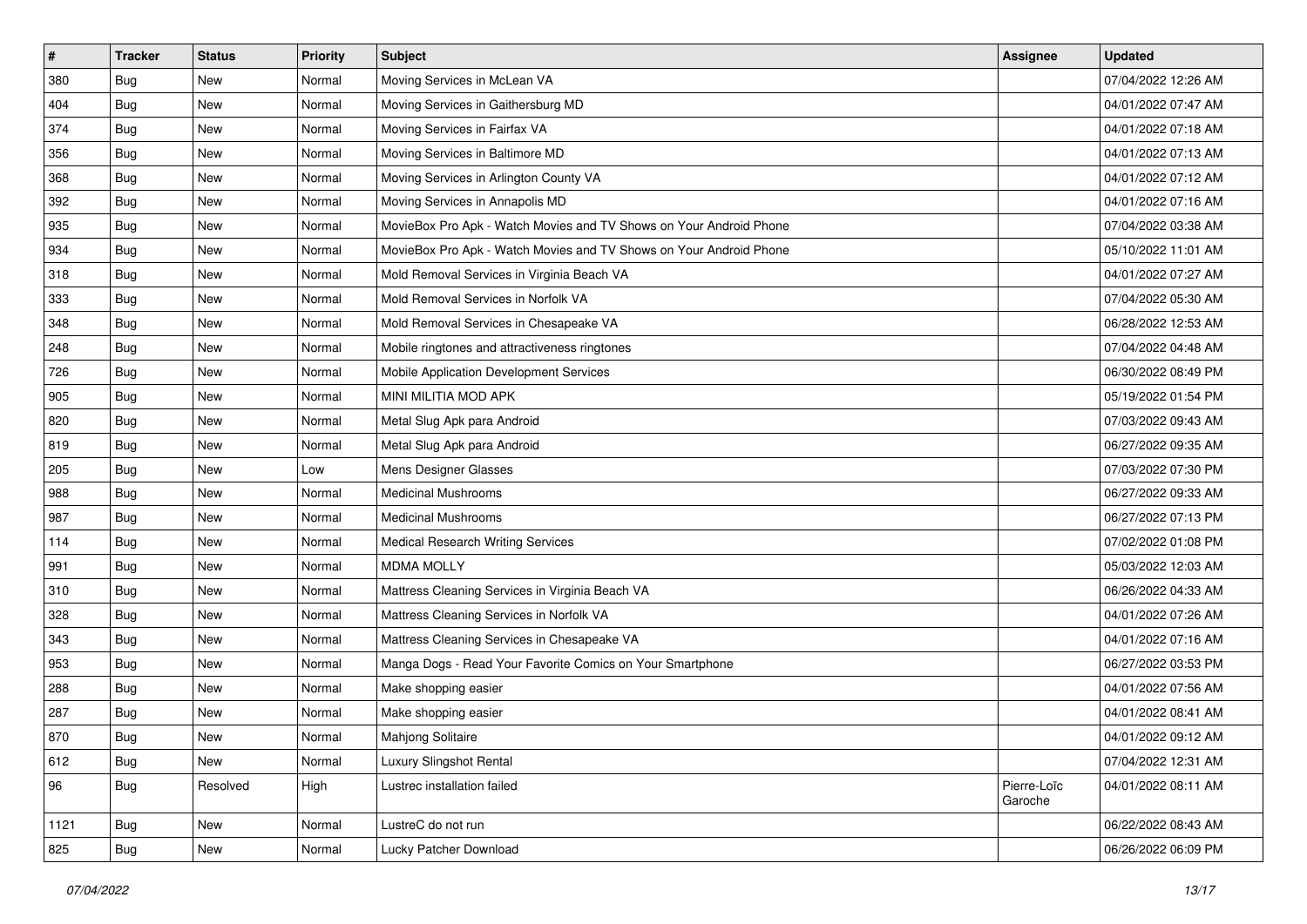| $\vert$ # | <b>Tracker</b> | <b>Status</b> | <b>Priority</b> | <b>Subject</b>                                                                                                                                           | Assignee               | <b>Updated</b>      |
|-----------|----------------|---------------|-----------------|----------------------------------------------------------------------------------------------------------------------------------------------------------|------------------------|---------------------|
| 665       | Feature        | <b>New</b>    | Normal          | Look for a dedicated help with finance assignment                                                                                                        |                        | 07/01/2022 07:46 PM |
| 1111      | Bug            | <b>New</b>    | Normal          | LOLBeans is a fun battle royale game where you race with other players while avoiding obstacles. Reach the<br>end of the course in competitive gameplay! |                        | 07/01/2022 05:08 AM |
| 270       | Bug            | <b>New</b>    | Normal          | Logo Mansion                                                                                                                                             | Christophe<br>Garion   | 04/01/2022 08:20 AM |
| 677       | Bug            | New           | Normal          | Logo Design Services Near Me                                                                                                                             |                        | 07/03/2022 05:34 AM |
| 365       | Bug            | New           | Normal          | Local Moving Services in Washington DC                                                                                                                   |                        | 04/01/2022 07:12 AM |
| 389       | Bug            | New           | Normal          | Local Moving Services in Sterling VA                                                                                                                     |                        | 04/01/2022 07:16 AM |
| 401       | Bug            | <b>New</b>    | Normal          | Local Moving Services in Potomac MD                                                                                                                      |                        | 04/01/2022 07:48 AM |
| 383       | Bug            | New           | Normal          | Local Moving Services in McLean VA                                                                                                                       |                        | 04/01/2022 07:17 AM |
| 377       | Bug            | <b>New</b>    | Normal          | Local Moving Services in Fairfax VA                                                                                                                      |                        | 04/01/2022 07:17 AM |
| 359       | Bug            | New           | Normal          | Local Moving Services in Baltimore MD                                                                                                                    |                        | 04/01/2022 07:15 AM |
| 371       | Bug            | New           | Normal          | Local Moving Services in Arlington County VA                                                                                                             |                        | 04/01/2022 07:13 AM |
| 395       | <b>Bug</b>     | New           | Normal          | Local Moving Services in Annapolis MD                                                                                                                    |                        | 04/01/2022 07:15 AM |
| 171       | Feature        | New           | Normal          | loan management system                                                                                                                                   |                        | 07/04/2022 06:03 AM |
| 623       | Bug            | New           | Normal          | Listen to online radio stations for mobile phones                                                                                                        |                        | 07/03/2022 09:22 PM |
| 479       | <b>Bug</b>     | New           | Normal          | Limousine Service Bellevue WA                                                                                                                            |                        | 07/03/2022 03:10 AM |
| 1098      | <b>Bug</b>     | New           | Normal          | Life of a Fisherman                                                                                                                                      |                        | 07/03/2022 10:56 PM |
| 502       | <b>Bug</b>     | <b>New</b>    | Normal          | Les instructions pour définir des sonneries pour iPhone sont simples et faciles à suivre                                                                 |                        | 07/04/2022 04:09 AM |
| 1077      | Bug            | New           | Normal          | Les excellentes façons d'utiliser ces images                                                                                                             |                        | 07/02/2022 03:37 AM |
| 673       | Bug            | New           | Normal          | Learn the basics of pixel art - Clear grid                                                                                                               |                        | 07/01/2022 01:56 PM |
| 562       | Bug            | New           | Normal          | Learn Basic Mahjong Rules                                                                                                                                |                        | 07/03/2022 02:34 PM |
| 151       | Feature        | New           | Normal          | Law Essay Writing Service - Assignments Planet                                                                                                           |                        | 07/02/2022 06:37 PM |
| 739       | Bug            | New           | Normal          | law dissertation help                                                                                                                                    |                        | 06/27/2022 06:12 PM |
| 779       | Feature        | <b>New</b>    | Normal          | Latest Whatsapp groups for Teens                                                                                                                         | Pierre-Loïc<br>Garoche | 07/03/2022 06:25 AM |
| 904       | Feature        | <b>New</b>    | Normal          | Laora seeck                                                                                                                                              |                        | 04/20/2022 11:54 AM |
| 883       | Bug            | New           | Normal          | Langweilen Sie sich jemals bei der gleichen alten Schriftart auf Instagram?                                                                              |                        | 04/01/2022 09:16 AM |
| 851       | Bug            | <b>New</b>    | Normal          | Laden Sie den kostenlosen MP3-Klingelton für Ihr Mobiltelefon herunter                                                                                   |                        | 04/01/2022 09:14 AM |
| 194       | Bug            | <b>New</b>    | Normal          | lace closure wigs                                                                                                                                        |                        | 07/03/2022 02:02 PM |
| 716       | Bug            | <b>New</b>    | Normal          | La celebración de un BabyShower.                                                                                                                         |                        | 07/04/2022 08:36 AM |
| 962       | Bug            | New           | Normal          | Kostenlose Hörbücher                                                                                                                                     |                        | 06/26/2022 10:45 PM |
| 528       | Bug            | New           | Normal          | Korean Mag                                                                                                                                               |                        | 07/02/2022 07:48 PM |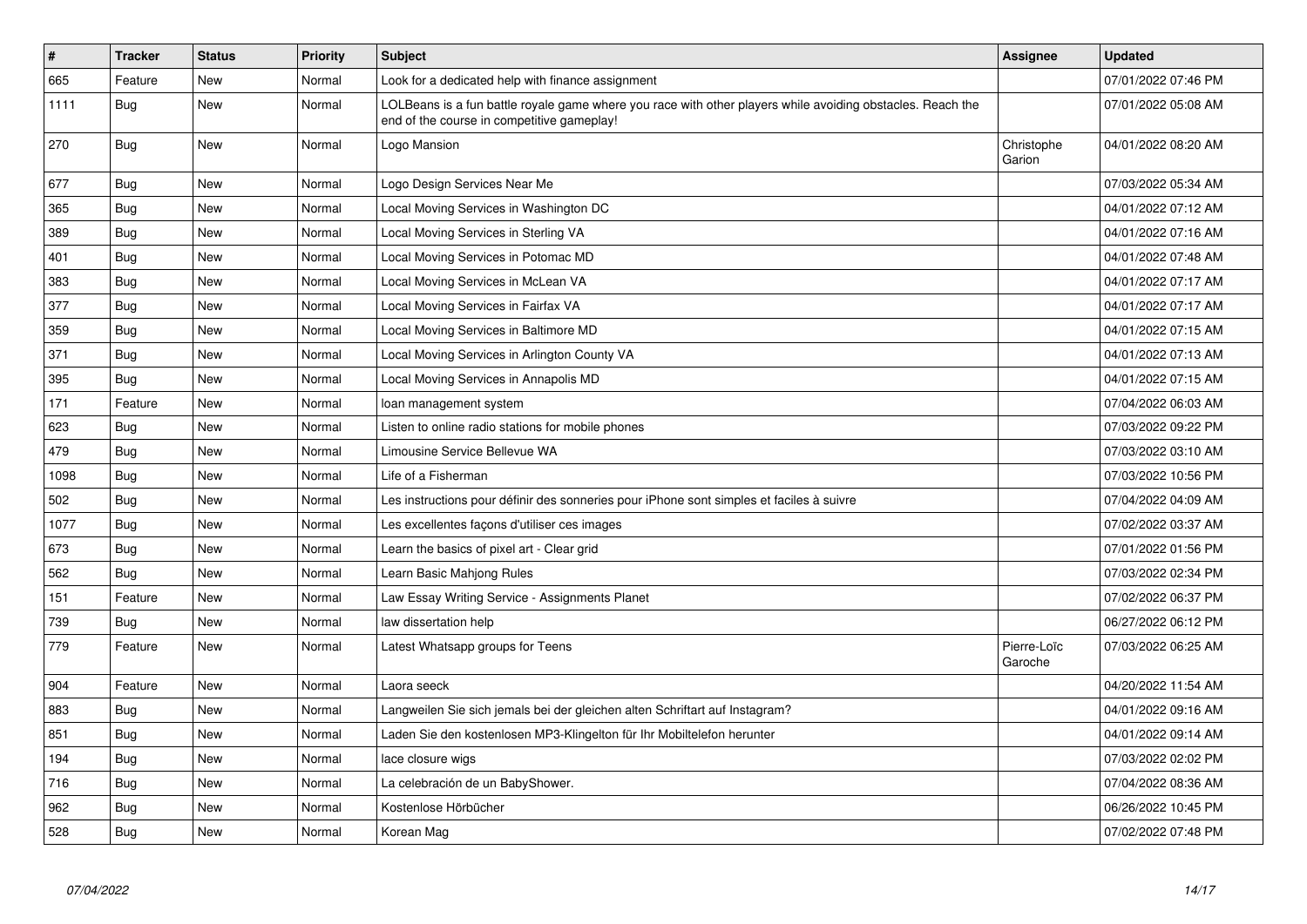| $\vert$ # | <b>Tracker</b> | <b>Status</b> | Priority | <b>Subject</b>                                                        | Assignee               | <b>Updated</b>      |
|-----------|----------------|---------------|----------|-----------------------------------------------------------------------|------------------------|---------------------|
| 534       | Bug            | <b>New</b>    | Normal   | Know how to initiate cash app refund by contacting the technical team | Pierre-Loïc<br>Garoche | 07/03/2022 09:23 AM |
| 663       | Bug            | New           | Normal   | Know how the Cash app twitches words in a detailed way.               | Pierre-Loïc<br>Garoche | 06/28/2022 07:08 PM |
| 1119      | <b>Bug</b>     | New           | Normal   | Klondike Solitaire                                                    |                        | 06/27/2022 03:00 PM |
| 1016      | <b>Bug</b>     | New           | Normal   | Klondike Solitaire                                                    |                        | 05/12/2022 09:03 AM |
| 873       | Bug            | New           | Normal   | Klingeltöne mp3                                                       |                        | 04/13/2022 11:03 AM |
| 893       | Bug            | <b>New</b>    | Normal   | klingeltone                                                           |                        | 04/13/2022 11:06 AM |
| 119       | Bug            | New           | Normal   | klhjigyu                                                              |                        | 07/03/2022 11:09 AM |
| 656       | Bug            | New           | Normal   | Kiwi Nutrition Facts And Health Benefits                              |                        | 07/02/2022 03:44 PM |
| 566       | Bug            | New           | Normal   | Kinemaster Pro Download - los App Review                              |                        | 04/01/2022 09:27 AM |
| 88        | Bug            | New           | Normal   | kind2 output: When for node arguments                                 | Pierre-Loïc<br>Garoche | 07/03/2022 03:33 PM |
| 596       | Bug            | New           | Normal   | <b>Kids Games</b>                                                     |                        | 06/27/2022 04:08 AM |
| 304       | Bug            | New           | Normal   | Keyless Entry Services in Norcross GA                                 |                        | 04/01/2022 07:19 AM |
| 805       | Bug            | <b>New</b>    | Normal   | Ketamine Online Store                                                 | Christophe<br>Garion   | 07/01/2022 02:49 AM |
| 803       | Feature        | New           | High     | Ketamine Online Store                                                 | Pierre-Loïc<br>Garoche | 07/03/2022 09:36 AM |
| 367       | Bug            | New           | Normal   | Junk Removal Services in Washington DC                                |                        | 04/01/2022 07:12 AM |
| 391       | Bug            | New           | Normal   | Junk Removal Services in Sterling VA                                  |                        | 04/01/2022 07:16 AM |
| 403       | Bug            | New           | Normal   | Junk Removal Services in Potomac MD                                   |                        | 04/01/2022 07:47 AM |
| 385       | Bug            | New           | Normal   | Junk Removal Services in McLean VA                                    |                        | 04/01/2022 07:15 AM |
| 379       | Bug            | <b>New</b>    | Normal   | Junk Removal Services in Fairfax VA                                   |                        | 04/01/2022 07:17 AM |
| 361       | Bug            | New           | Normal   | Junk Removal Services in Baltimore MD                                 |                        | 04/01/2022 07:13 AM |
| 373       | Bug            | New           | Normal   | Junk Removal Services in Arlington County VA                          |                        | 04/01/2022 07:18 AM |
| 397       | Bug            | New           | Normal   | Junk Removal Services in Annapolis MD                                 |                        | 04/01/2022 07:15 AM |
| 653       | Bug            | <b>New</b>    | Normal   | Jujube (Jinjoles): Properties And Health Benefits                     |                        | 07/02/2022 08:17 PM |
| 240       | Feature        | <b>New</b>    | Normal   | Juego interesante de Dragon Ball Legends MOD APK                      |                        | 07/02/2022 06:27 AM |
| 670       | Bug            | New           | Normal   | JTWhatsApp Apk - The New and Improved WhatsApp                        |                        | 07/03/2022 03:34 PM |
| 842       | Bug            | New           | Normal   | Join the fun game                                                     |                        | 04/01/2022 08:58 AM |
| 163       | Bug            | <b>New</b>    | Normal   | jknjopl[                                                              |                        | 04/01/2022 07:58 AM |
| 262       | <b>Bug</b>     | <b>New</b>    | Normal   | It this true to dealing Wuth                                          |                        | 07/04/2022 01:21 AM |
| 1049      | Feature        | New           | Normal   | IT Software Company In Delhi                                          |                        | 05/27/2022 05:24 AM |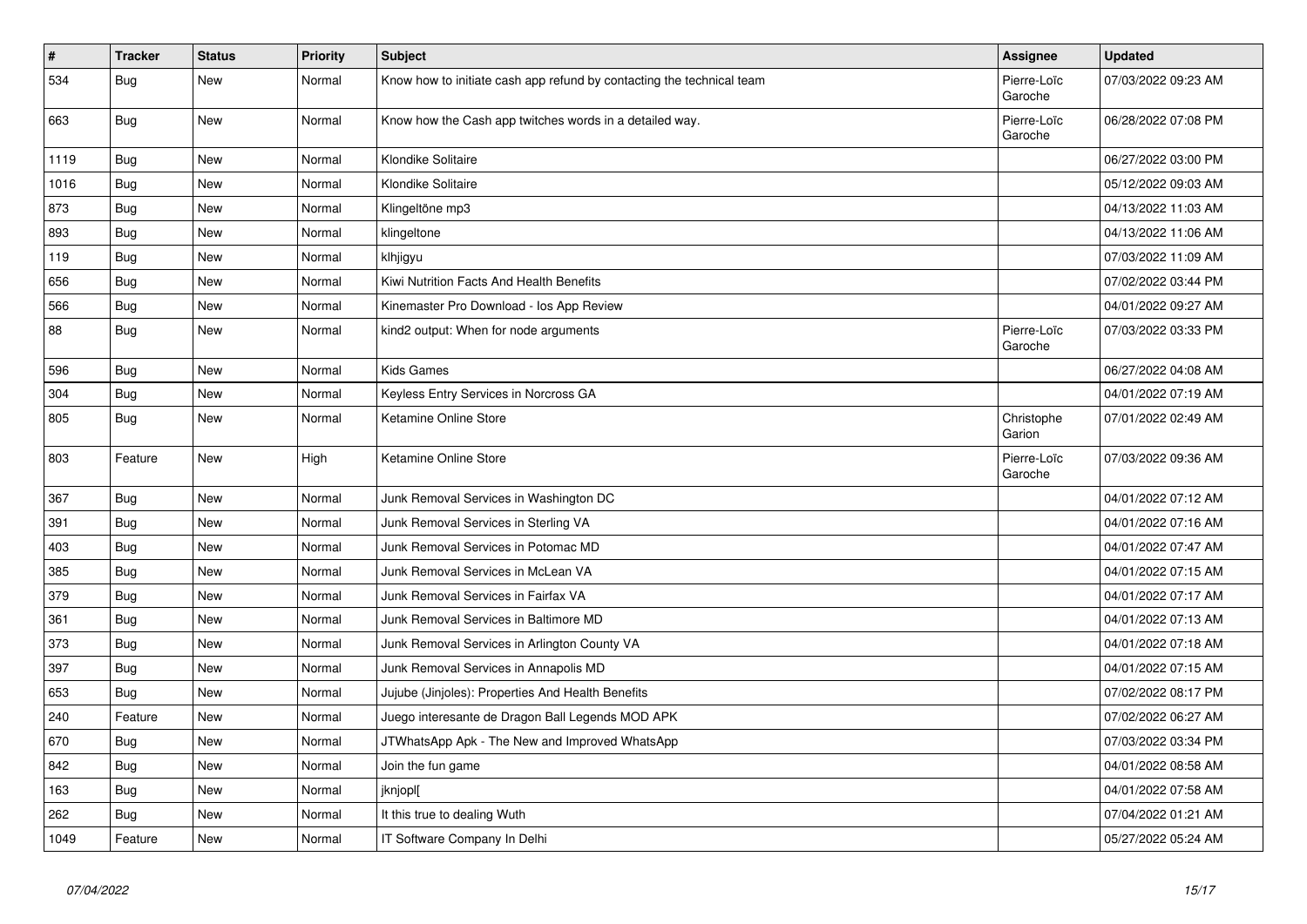| #    | <b>Tracker</b> | <b>Status</b> | <b>Priority</b> | <b>Subject</b>                                                                                                  | Assignee               | <b>Updated</b>      |
|------|----------------|---------------|-----------------|-----------------------------------------------------------------------------------------------------------------|------------------------|---------------------|
| 210  | Bug            | New           | Normal          | Issue with check symbol in Cash App? Dial assist number with calling Cash App customer service phone<br>number. |                        | 06/30/2022 01:52 PM |
| 1134 | Bug            | <b>New</b>    | Normal          | Is WhatsApp Aero Worth Downloading?                                                                             |                        | 07/01/2022 04:03 AM |
| 269  | Bug            | New           | Normal          | Is there such a site for app design?                                                                            | Anonymous              | 07/04/2022 04:07 AM |
| 1127 | Bug            | <b>New</b>    | Normal          | Is there any support to find Google Feud answers?                                                               |                        | 06/27/2022 04:27 AM |
| 999  | <b>Bug</b>     | New           | Normal          | Is there a way to find Google Feud answers?                                                                     |                        | 06/28/2022 01:27 AM |
| 231  | Bug            | New           | Normal          | Is the ringtone download difficult or not?                                                                      | Pierre-Loïc<br>Garoche | 07/03/2022 02:05 PM |
| 478  | Feature        | New           | Normal          | Is it safe to install third-party WhatsApp GB?                                                                  |                        | 07/04/2022 06:28 AM |
| 1015 | Bug            | New           | Normal          | Is it possible to send books for free?                                                                          |                        | 05/11/2022 04:05 PM |
| 998  | Bug            | New           | Normal          | Is It Hard to Solve Wordle An                                                                                   |                        | 06/27/2022 12:24 AM |
| 1116 | Bug            | New           | Normal          | ipTV smarts pro                                                                                                 |                        | 06/29/2022 09:27 AM |
| 993  | Bug            | New           | Normal          | IO Games Free Online                                                                                            |                        | 06/26/2022 09:41 AM |
| 788  | <b>Bug</b>     | New           | Normal          | Intro Maker Mod APK                                                                                             |                        | 07/04/2022 05:14 AM |
| 225  | <b>Bug</b>     | New           | Normal          | instant personal loan                                                                                           |                        | 07/03/2022 12:46 AM |
| 224  | Feature        | New           | Normal          | Instant Personal Loan                                                                                           | Pierre-Loïc<br>Garoche | 06/28/2022 04:40 PM |
| 176  | Bug            | New           | Normal          | instant loan without documents                                                                                  |                        | 07/04/2022 01:28 AM |
| 167  | Bug            | New           | Normal          | instant loan without documents                                                                                  | Anonymous              | 07/02/2022 02:31 PM |
| 568  | <b>Bug</b>     | New           | Normal          | Instale a versão mais recente do YouTube Premium                                                                |                        | 07/03/2022 04:10 PM |
| 748  | Bug            | <b>New</b>    | Normal          | Il y a quelques façons d'obtenir des sonneries gratuites pour votre iPhone                                      |                        | 06/26/2022 11:24 PM |
| 1072 | Bug            | New           | Normal          | ij.start canon                                                                                                  |                        | 06/21/2022 06:56 PM |
| 1013 | <b>Bug</b>     | New           | Normal          | ij.start canon                                                                                                  |                        | 05/11/2022 11:31 AM |
| 950  | <b>Bug</b>     | New           | Normal          | ij.start canon                                                                                                  |                        | 06/26/2022 04:35 AM |
| 943  | Bug            | New           | Normal          | ij.start canon                                                                                                  |                        | 04/13/2022 08:52 AM |
| 846  | Feature        | New           | Normal          | ij.start canon                                                                                                  |                        | 04/01/2022 08:58 AM |
| 525  | <b>Bug</b>     | New           | Normal          | If you don't have a QR code: How to activate cash app card in app                                               |                        | 07/04/2022 01:30 AM |
| 604  | <b>Bug</b>     | New           | Normal          | Idle Game Online                                                                                                |                        | 07/03/2022 01:49 PM |
| 1104 | <b>Bug</b>     | New           | Normal          | Idle game fix bug                                                                                               |                        | 06/26/2022 06:52 PM |
| 1103 | Bug            | New           | Normal          | Idle game fix bug                                                                                               |                        | 06/25/2022 09:08 PM |
| 1031 | Bug            | New           | Normal          | <b>IAFT Traders Union</b>                                                                                       |                        | 05/16/2022 03:14 PM |
| 1030 | <b>Bug</b>     | New           | Normal          | <b>IAFT Traders Union</b>                                                                                       |                        | 05/16/2022 03:13 PM |
| 736  | <b>Bug</b>     | New           | Normal          | I Want to Edit in My Website (transfer-factor.net) Unfortunately, Unable to Edit It                             |                        | 06/24/2022 07:32 AM |
| 711  | <b>Bug</b>     | New           | Normal          | Human Fall Flat Apk Download                                                                                    |                        | 07/01/2022 01:14 AM |